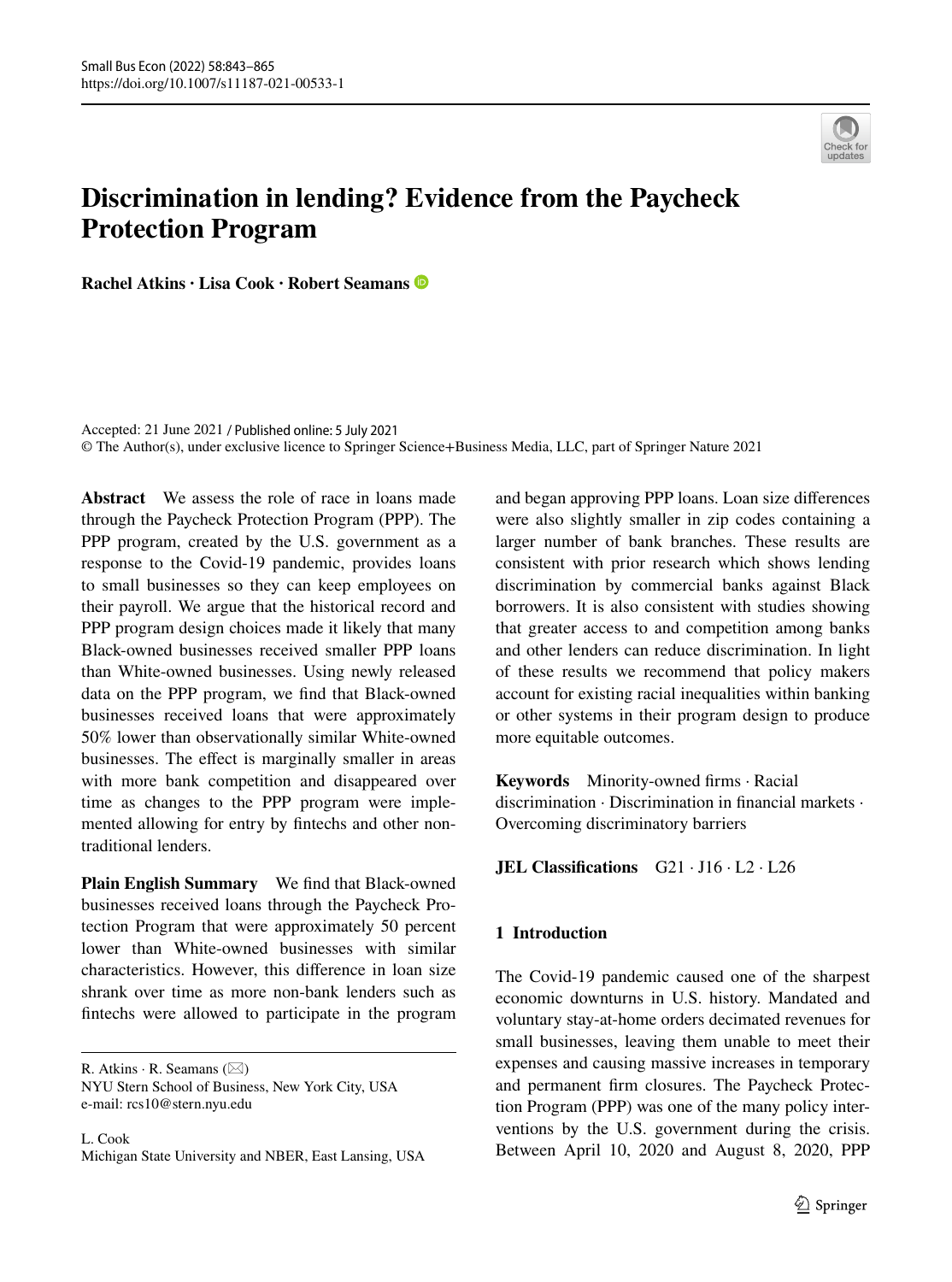provided nearly 5.2 million loans through nearly 5500 lenders totaling \$525 billion for small businesses (500 employees or less) that could be used for operating expenses including payroll, mortgage interest or rent, utilities, and approved expenses.<sup>[1](#page-1-0)</sup> The program was administered using established fnancial institutions and initially relied heavily on commercial banks to distribute the funding.

Prior research provides much evidence of racial discrimination against Black-owned businesses by banks and other commercial lenders, raising concerns about whether Black-owned businesses would also face discrimination while seeking PPP funds. Early reports from media outlets and minority-owned business advocates highlighted the difficulties Black business owners faced when attempting to access PPP loans. Of surveyed Black business owners who sought assistance through the PPP, it is reported that 41% did not receive the funds and an additional 21% never heard back from lenders (Global Strategy Group, [2020\)](#page-21-0). A *New York Times* report based on data from the Small Business Administration (SBA) and interviews with small businesses argues that a lack of connections with banks, together with some of the PPP's rules, contributed to this low level of access (Trevizo, [2020\)](#page-22-0). However, Humphries et al. [\(2020](#page-21-1)) present data from the frst round of PPP funding indicating that smaller businesses generally (not accounting for race) were less aware of the program, faced longer processing times, and were less likely to have their applications approved than larger businesses. They attribute this skewness to the "frst-come, frst-served" nature of the program design. Thus, it is unclear whether the reported difficulties that Black business owners faced while trying to access PPP funds was due to race or due to other factors such as frm size.

In this paper, we use newly released PPP loan data from the Small Business Administration (SBA) to investigate whether Black business owners were disproportionately underserved by the program. Our results indicate that Black-owned businesses received loan amounts that were approximately 50% lower than observationally similar White-owned businesses. We also investigate whether diferences in the number of banks in an area contributed to Black-White diferentials in loan amounts. Black-White diferences in PPP loan amounts decrease in areas with more commercial bank branch locations, but this diference is not statistically signifcant. Thus, we fnd limited evidence consistent with Becker's (1957) theory that competition in commercial credit markets reduces taste-based discrimination. Finally, we study how changes to the PPP program afected Black-White differences in loan amounts. We fnd that over time the Black-White diference in loan amounts decreases, and this seems due in particular to a change in the PPP program that approved more non-bank lenders to participate in the program, including fntechs.

One challenge with the PPP loan data is that race is reported for only 10%of the loans. To address this challenge, we conduct our analyses on both the full set of loans and on the subset of loans for which race is reported. When working with the full set of loans, we treat "unanswered race" as the omitted category and compare loan sizes between Black and White business owners (both relative to the unanswered race category). When working with the subset of loans for which race is reported, we treat White business owner as the omitted category and consider how Black loan sizes compare to the omitted White category. We also include a Mills ratio derived from a frst-stage Heckman selection approach to account for selection efects. The results are similar across both of these approaches.

Our analysis makes several contributions. To our knowledge, this is the frst study to systematically examine whether there were diferences in PPP loans to White- and Black-owned businesses or to investigate evidence of lending discrimination as a result of the PPP program. Black-owned businesses were among the hardest hit in the wake of the Covid-19 crisis; hence, this study offers insight into whether the federal government's primary intervention reached one of the most vulnerable groups of business owners. Estimates from the frst few months of the crisis indicate that business activity fell 41% among Black-owned businesses, the largest drop of any racial sub-group (Fairlie, [2020](#page-21-2)). Nearly 20% of Black frm owners surveyed reported temporarily closing their businesses due to Covid-19 (Global Strategy Group, [2020\)](#page-21-0). Though language in the CARES Act indicates that Congress explicitly intended for the PPP to prioritize businesses owned by "socially and economically disadvantaged individuals" (U.S. Congress, 2020),

<span id="page-1-0"></span><sup>1</sup> [https://www-sba-gov.proxy.library.nyu.edu/sites/default/fles/](https://www-sba-gov.proxy.library.nyu.edu/sites/default/files/2020-08/PPP_Report%20-%202,020-08-10-508.pdf) [2020-08/PPP\\_Report%20-%202,020-08-10-508.pdf](https://www-sba-gov.proxy.library.nyu.edu/sites/default/files/2020-08/PPP_Report%20-%202,020-08-10-508.pdf).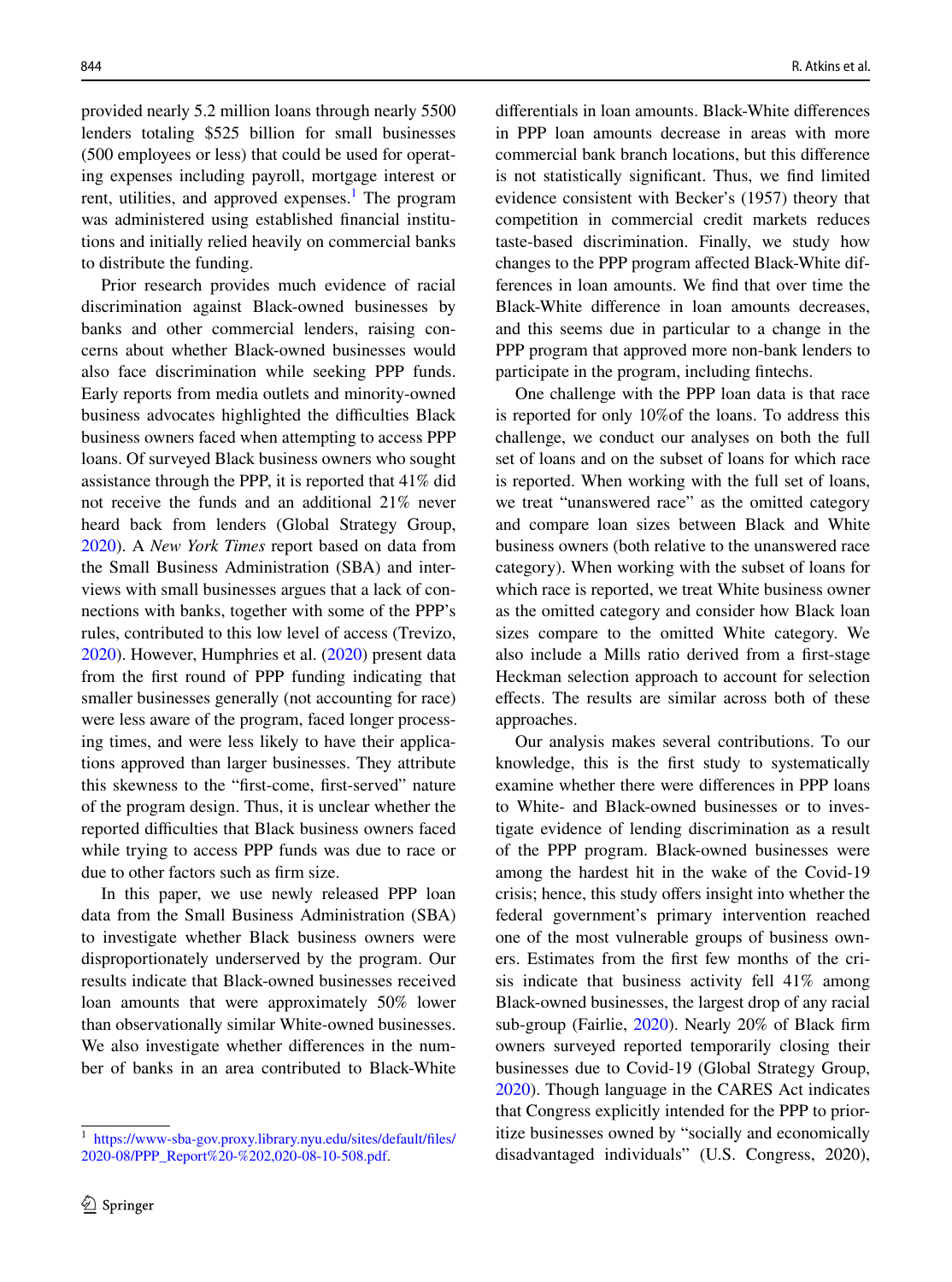we show that the program fell short of meeting this stated goal with respect to Black-owned businesses.

We contribute to the nascent body of literature on the PPP program (Fairlie & Fossen, [2021;](#page-21-3) Hubbard & Strain, [2020](#page-21-4); Humphries et al., [2020;](#page-21-1) Li, [2020](#page-22-1); Shuai et al., [2020\)](#page-22-2), small business outcomes during Covid 19 (Fairlie, [2020;](#page-21-2) Kalogiannidis, [2020;](#page-21-5) Ong et al. 2020), and government intervention during ongoing economic crises (Feyrer & Sacerdote, 2011; Chodorow-Reich et al., [2012](#page-20-0); Parker et al., [2013\)](#page-22-3) by focusing on the challenges faced by Black business owners and by governments seeking to reach them during crises. Prior research on racial equity in the PPP program examined whether loans were allocated to communities based on the share of minority residents or businesses in a geographic location. Calem and Freedman [\(2020](#page-20-1)) fnd a positive relationship between a community's minority share of residents and receipt of PPP loans. Likewise, Fairlie and Fossen [\(2021](#page-21-3)) report that the relationship between the minority share of a community's residential or business population and PPP loan receipt was positive but small in magnitude. However, they show that loan size per employee had a negative relationship with minority share of the population. We build on these existing studies by conducting our analysis at the frm rather than community level.

We also contribute to literature on racial discrimination in small business lending (Bates & Robb, [2013;](#page-20-2) Bates et al., [2018;](#page-20-3) Blanchard et al., [2008;](#page-20-4) Chen et al., [2021](#page-20-5)) by assessing whether government interventions in small business credit markets mirror or ameliorate discrimination and through what mechanisms. Our fndings indicate that if governments utilize existing systems to enact policy or administer programs without accounting for the pre-existing inequities in those systems, then the enacted policies and programs will likely reproduce those same inequities. The SBA relied heavily on commercial banks to administer the PPP. As we describe below, these are institutions with a long history of racial discrimination, and Black-owned frms therefore had less access to PPP funds. When the SBA expanded the number and types of participating lenders, Blackowned businesses gained access to more funding through the PPP.

The remainder of this article proceeds as follows: Sect. [2](#page-2-0) presents an overview of the PPP's history and features. Section [3](#page-4-0) reviews literature on lending discrimination and access to bank fnancing and then presents hypotheses. In Sect. [4](#page-4-1) we describe our data and analytical methods. We present results in Sect. [5](#page-5-0) and Sect. [6](#page-6-0) concludes with recommendations for policy and future research.

#### <span id="page-2-0"></span>**2 The Paycheck Protection Program**

The Covid-19 pandemic caused one of the sharpest economic downturns in U.S. history. According to the Bureau of Economic Analysis (BEA), gross domestic product dropped by about  $33\%$  in the  $2<sup>nd</sup>$  quarter of  $2020$  $2020$ .<sup>2</sup> Following guidelines from public health officials, state and local governments issued a variety of directives including stay-at-home orders, mandatory business closures, and social distancing requirements. Even in locations where governments did not mandate tight restrictions, residents often voluntarily followed public health guidance by social distancing, avoiding large gatherings, and working from home where possible. These mandated and voluntary actions decimated revenues for small businesses leaving them unable to meet their expenses causing massive increases in temporary and permanent frm closures (Fairlie, [2020](#page-21-2)). Chetty et al. [\(2020](#page-20-6)) show that much of the effects were driven by voluntary actions; state mandated re-openings had little effect on spending and employment. Many businesses were forced to furlough or lay off employees which led to massive increases in unemployment (Bartik et al., [2020](#page-20-7)).

The U.S. federal government created multiple policy interventions in response to the pandemic under the CARES Act, including the PPP. PPP was designed both to slow or stabilize the rate of small business closures and to reverse the rise in unemployment rates. In Round One of the PPP, Congress appropriated \$349 billion for small businesses in the form of loans that could be used for operating expenses including payroll, mortgage interest or rent, utilities, and approved expenses. They attempted to curb rising unemployment by ofering to forgive PPP loans provided frms retain their employees or quickly rehire furloughed or previously laid-off workers. Moreover,

<span id="page-2-1"></span><sup>2</sup> [https://www.bea.gov/news/2020/gross-domestic-product-](https://www.bea.gov/news/2020/gross-domestic-product-2nd-quarter-2020-advance-estimate-and-annual-update)[2nd-quarter-2020-advance-estimate-and-annual-update.](https://www.bea.gov/news/2020/gross-domestic-product-2nd-quarter-2020-advance-estimate-and-annual-update)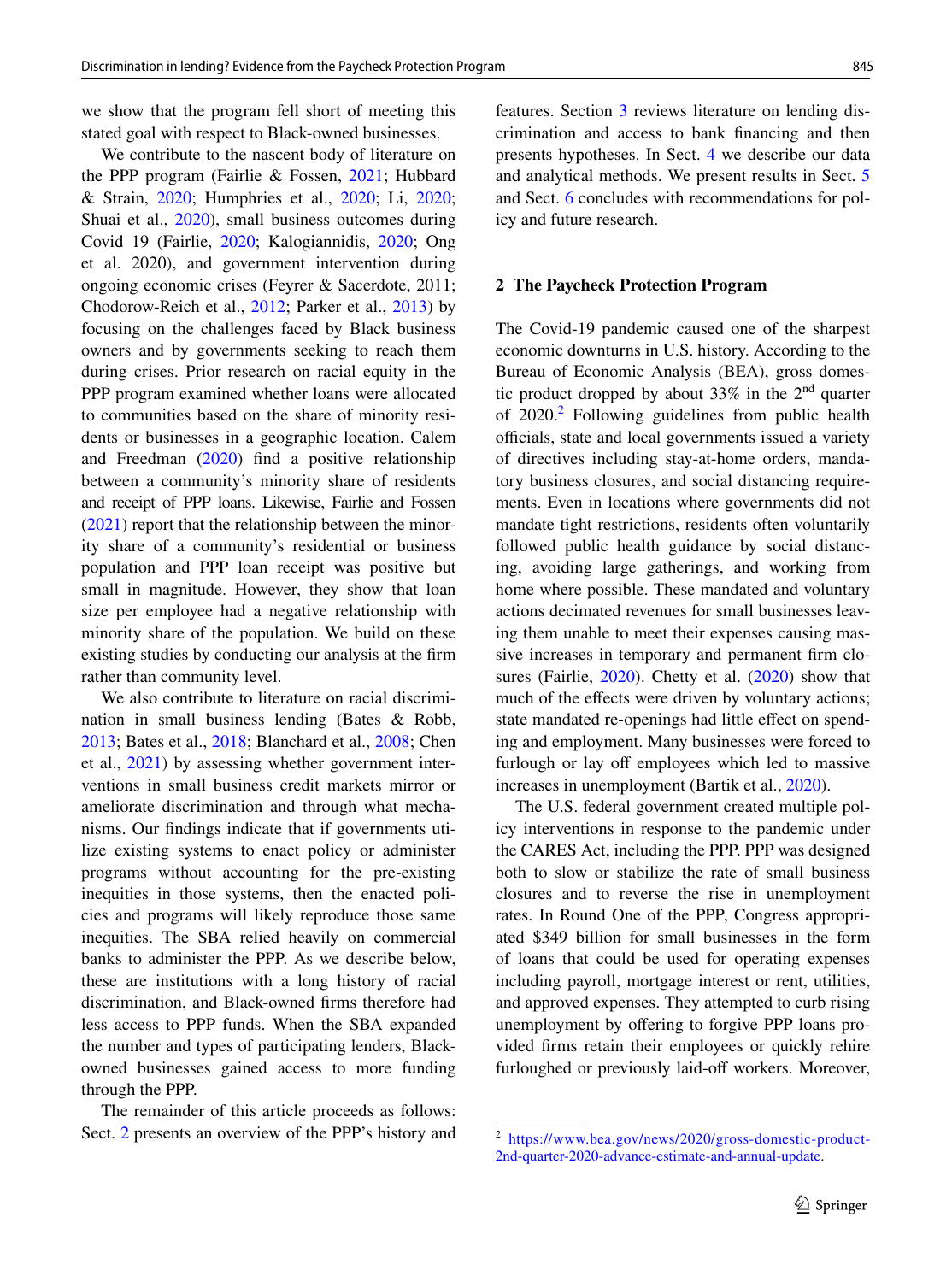to reach a broad swath of workers through the PPP, Congress made loans widely available to employers including businesses, nonprofts, Tribal businesses, and veterans' organizations with 500 employees or less.

The program was administered by the Federal Small Business Administration (SBA). However, as always, SBA does not make loans to businesses directly and relies on SBA-qualifed lenders which include depository institutions, such as banks and credit unions, as well as non-depository institution lenders, such as some Community Development Financial Institutions (CDFIs). Though loan recipients are not charged fees, SBA lenders can still charge fees associated with the loans which were paid by the federal government. SBA began accepting PPP loan applications on April 3, 2020. By April 16, 2020, funding had already run out. Congress acted by allocating an additional \$310 billion in funding for a second round of PPP loans. In Round Two, Congress made a few modifcations, including allowing the smallest businesses and other businesses that were initially to be targeted to access program funding frst.

The Federal Reserve created the Paycheck Protection Program Liquidity Facility (PPPLF) to give a fnancial boost to the PPP. The PPPLF provided credit to SBA lenders using PPP loans as collateral. In doing so, the Federal Reserve supplied added liquidity and thus expanded the capacity of fnancial institutions to make PPP loans. When announcing that the PPPLF was fully operational on April 16, 2020, the Federal Reserve had only made the facility available to depository institutions. By April  $30<sup>th</sup>$ , it had extended access to all SBA-authorized lenders. This later action provided credit to smaller non-depository institutions that are more likely to lend in communities underserved by commercial banks, such as CDFIs and fntech operators (Liu & Volker, [2020](#page-22-4)). Furthermore, these nontraditional lenders benefted disproportionately from the PPPLF's affordable credit thus bolstering the likelihood of their participation in the PPP.

Starting with the SBA Inspector General, many have highlighted the difficulties small business owners faced when attempting to access PPP funds (Global Strategy Group, [2020;](#page-21-0) Trevizo, [2020\)](#page-22-0).<sup>[3](#page-3-0)</sup>

Chetty et al.  $(2020)$  $(2020)$  estimate that the PPP loans increased employment at small businesses by only about 2% (with an implied cost of \$377,000 per job saved). Reports speculate that since lenders were able to extract more in fees from larger businesses more quickly, they were dis-incentivized from granting loans requested by smaller businesses (Egan, 2020). Data from the Census Small Business Pulse Survey (SBPS) also identify challenges many small businesses faced when trying to access PPP loans. While 75% of small businesses applied for PPP loans, only 38% received them (Buffington et al., [2020](#page-20-8)). According to Biz2Credit, prior to the pandemic small business loan approval rates were about 28% at large banks and  $50\%$  at small banks.<sup>[4](#page-3-1)</sup> Furthermore, since the PPP was designed as a "frst-come-frst-served program" (Granja et al., 2020), small businesses may have been at a disadvantage given their lag time in knowledge about the program's eligibility requirements and benefts. Indeed, preliminary survey evidence reveals that smaller frms had less access to information about PPP and other programs when compared with large frms and that this information gap did not close much over time (Humphries et al., [2020](#page-21-1)).

Black-owned frms, which were already in a more fragile fnancial state relative to their White counterparts, were particularly hard hit by the Covid-19 crisis. This is partly due to Black-owned frms being more likely to operate in environments that produce poor business outcomes (McKinsey, [2020\)](#page-22-5). Prior to the pandemic, 58%of Black-owned businesses reported being at risk or fnancially distressed as compared with only 27% of White-owned frms (Mills & Battisto, 2020). Black-owned frms are heavily concentrated in sectors most negatively afected by the pandemic—accommodation and food service, retail, and healthcare and social assistance. Fairlie [\(2020](#page-21-2)) reports fndings from the April 2020 Current Population Survey that African American owned businesses experienced a 41% decline in owner activity. These frms were among those most in need of relief under the PPP.

<span id="page-3-0"></span><sup>&</sup>lt;sup>3</sup> In contrast, others have highlighted that many organizations received loans that probably should not have, including Shake Shack, Harvard University and others (Jeschke, 2020).

<span id="page-3-1"></span><sup>4</sup> [https://www.globenewswire.com/news-release/2020/04/07/](https://www.globenewswire.com/news-release/2020/04/07/2012911/0/en/Small-Business-Loan-Approval-Rates-Plummeted-in-March-2020-Biz2Credit-Small-Business-Lending-Index.html) [2012911/0/en/Small-Business-Loan-Approval-Rates-Plumm](https://www.globenewswire.com/news-release/2020/04/07/2012911/0/en/Small-Business-Loan-Approval-Rates-Plummeted-in-March-2020-Biz2Credit-Small-Business-Lending-Index.html) [eted-in-March-2020-Biz2Credit-Small-Business-Lending-](https://www.globenewswire.com/news-release/2020/04/07/2012911/0/en/Small-Business-Loan-Approval-Rates-Plummeted-in-March-2020-Biz2Credit-Small-Business-Lending-Index.html)[Index.html.](https://www.globenewswire.com/news-release/2020/04/07/2012911/0/en/Small-Business-Loan-Approval-Rates-Plummeted-in-March-2020-Biz2Credit-Small-Business-Lending-Index.html)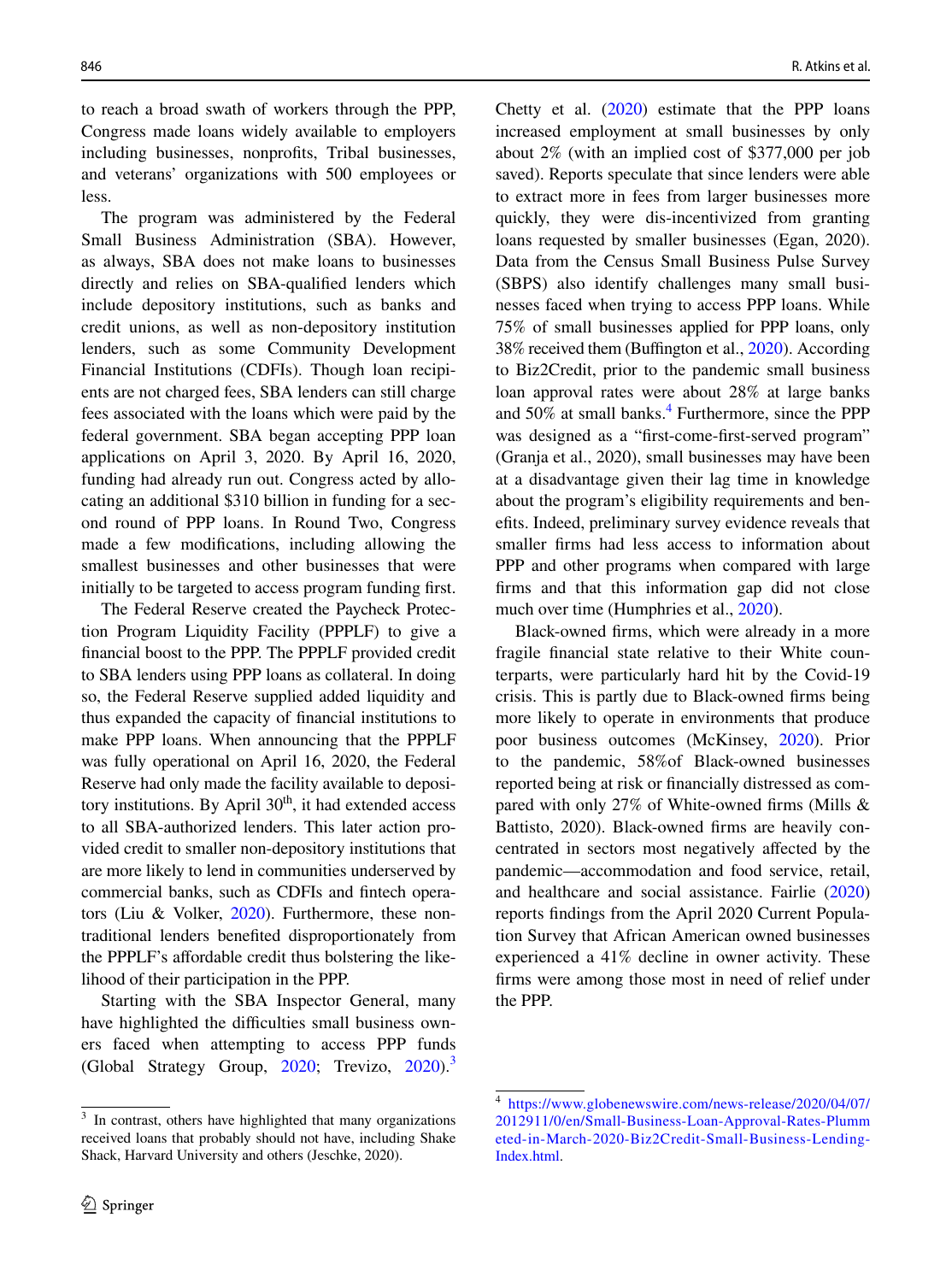Yet, early evidence suggests that minority business owners faced unique challenges when attempting to access PPP loans (Flitter, [2020;](#page-21-6) Kurlyandchick, [2020\)](#page-21-7). For example, of the 723 businesses in Salem MA that received PPP loans as of July 2020, only 7 identifed as Black-owned (Leighton, [2020](#page-21-8)). One local preschool franchise owner explained that his existing relationship with a commercial bank allowed him to acquire PPP funding but that "many Black owners don't have relationships with banks." He also noted that "banks would choose to focus on their customers frst" given the volume of loan requests brought on by Covid-19 and the PPP. Thus, one might predict disproportionately lower access to PPP loans for Black-owned frms given that loans originated primarily with commercial banks (at least initially), because these institutions traditionally underserve the Black community in at least two ways: (1) discrimination in lending decisions and (2) restricted access to bank branch locations. In the section that follows, we describe prior literature that provides more detail on these two ways, and then draw from this literature to derive formal hypotheses about diferences in PPP loans for Black- and White-owned businesses.

#### <span id="page-4-0"></span>**3 Prior literature and hypothesis development**

#### <span id="page-4-1"></span>3.1 Discrimination in lending

Traditional commercial banks have a long history of racial discrimination (Blanchfower, et al., [2003](#page-20-9); Blanchard et al., [2008](#page-20-4); Hu et al., 2011; Bates & Robb, [2013\)](#page-20-2). As a result, Black and other non-White business owners enjoy less access to credit markets. Chatterji and Seamans ([2012\)](#page-20-10) attribute the fnding that credit card deregulation had a positive efect on Black entrepreneurship to Black entrepreneurs having less access to capital from traditional sources such as banks, where they faced discrimination in lending. Their analysis shows greater post-deregulation rates of Black entrepreneurship in areas with higher levels of historical discrimination. Similarly, Atkins ([2021\)](#page-20-11) fnds evidence that Black households are less able than Whites with similar amounts of home equity to access commercial credit to fnance new ventures. Since home equity is a useful source of collateral lowering lender risk, it should reduce statistical discrimination. However, Atkins fnds that increases in home equity were only associated with a higher probability of starting a business for White but not for Black households.

Literature on discrimination presents two primary types of discrimination: statistical and taste-based (Arrow, [1998;](#page-20-12) Fang & Moro, 2010). When engaging in statistical discrimination, loan officers may use race as a proxy for unobserved characteristics that are correlated with both race and the probability of loan default. We do not expect PPP lenders to engage in statistical discrimination because the SBA guarantee on all PPP loans shifts 100% of the default risk from private banks to the federal government. Instead, we surmise that any observed discrimination is tastebased, stemming from either conscious or unconscious racial biases rather than being statistical in nature.

Banks discriminate against potential borrowers through at least four diferent mechanisms: loan application denial, discouraging borrowers, demanding a price premium, and supplying lower quantities of credit. Data from the 2014 Annual Survey of Entrepreneurs show that among loan applicants, 53% of Black frm owners were denied loans as compared with only 24.7% of White firm owners. Studies using the Survey of Small Business Finance (SSBF) fnd that Black frm owners were twice as likely to be denied credit than their White counterparts (Blanchfower et al., [2003;](#page-20-9) Cavalluzzo & Wolken, [2005](#page-20-13)). Fairlie et al., [\(2020](#page-21-9)) address critiques of analysis using these cross-sectional data sources by examining access to capital among startups in the longitudinal Kaufman Firm Survey. Controlling for both credit scores and net worth, they show that Black-owned ventures were three times less likely than Whites to report that their loan applications were always approved.

Fairlie et al., ([2020\)](#page-21-9) also estimate higher levels of discouraged borrowing among Black frm owners even among those deemed "creditworthy." Discouraged borrowers report not applying for credit for fear they will be turned down. Though Fairlie is not able to observe why discouraged borrowers believe they will be denied, accounts from audit studies illustrate how Black frm owners are treated diferently by bank employees. Lederer et al. [\(2020](#page-21-10)) conducted an audit study of fnancial institutions in Washington DC between April 27 and May 29, 2020. They sent 63 matched pairs of Black and White testers to 32 bank branches and found that in 44% of tests where the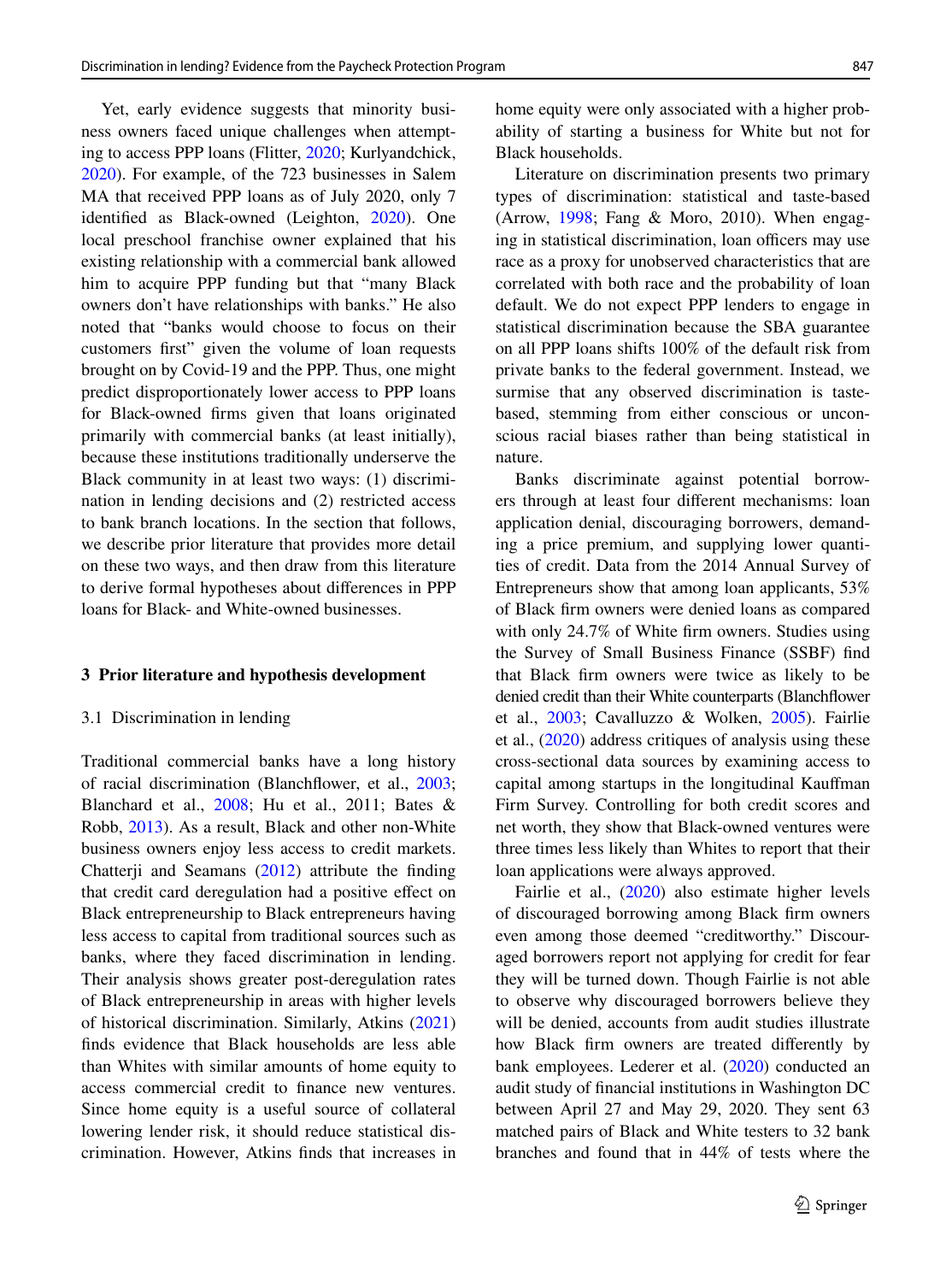testers requested PPP loans, White testers received more favorable treatment. Black testers were more likely to be discouraged from applying for a loan or were more likely to be steered towards a home equity line-of-credit product rather than SBA loan products made available by PPP.

In cases of taste-based discrimination, lenders may also operationalize discrimination by demanding a price premium for transactions with less desired clients. They can do so by charging higher interest rates on loans. Empirical results on interest rate differentials are mixed. Asiedu et al. (2012) use SSPF data from1998 and 2003 to estimate racial diferences in interest rates on approved loans. Controlling for owner and frm characteristics including credit history they fnd no diferences in interest rates charged to Black frm owners when compared with Whites though they do fnd diferences for Hispanic borrowers. Likewise, Blanchard et al. [\(2008](#page-20-4)) fnd no evidence of interest rate discrimination on bank loans though they do fnd that other lenders such as mutual fund and leasing companies exhibited discriminatory behavior against Black-owned businesses. On the contrary, Hu et al. (2011) use propensity score matching to estimate that Black business owners pay approximately 0.8 percentage point higher interest rates than corresponding White owners on average.

Bates and Robb [\(2013](#page-20-2)) fnd substantial diferences in loan sizes awarded by race. Among frms with less than \$500,000 in sales, the gap in average loan size between minority and non-minority-owned frms was approximately \$35,000. Bates ([1989\)](#page-20-14), using data from the Characteristics of Business Owners survey, fnds that frms located in minority neighborhoods were extended substantially smaller loans. Similarly, Fairlie et al., ([2020\)](#page-21-9), using data from the Kauffman Firm Survey, fnd persistent diferences in the amount of bank loans ofered to Black-owned businesses when compared with White-owned businesses.

To summarize, historical and contemporary evidence reveals lending discrimination against Black frm owners by commercial banks. Though there is mixed evidence on interest rate discrimination, banks consistently deny credit to Black-owned frms more frequently, discourage them from borrowing more often, and offer them smaller loan amounts than their White counterparts. Thus, given the SBA's heavy reliance on these institutions to administer the PPP, we predict that lending discrimination will reduce access to PPP loans for Black-owned frms. Since the federal government assumes 100% of the default risk associated with PPP loans, we argue that any observed discrimination is more likely to stem from racial bias rather than statistical correlations. We formally state this idea in the following hypothesis:

**H1**: Black-owned businesses access less PPP loan funds than White-owned businesses, all else equal.

#### <span id="page-5-0"></span>3.2 Role of banks

In addition to discrimination, banks have historically provided Black business owners with less access to commercial credit through location decisions. Proximity to bank branch locations increases access to commercial credit and prior literature suggests that traditional banks choose to locate branches in fewer minority neighborhoods than White neighborhoods. For example, several studies fnd negative correlations between the proportion of minority residences and the probability of a commercial bank branch location (Wheatly, 2010; Cover, 2011; Hegerty, [2020\)](#page-21-11). In a comparative case study, Hegerty [\(2016](#page-21-12)) considers Milwaukee and Bufalo in search of banking "deserts." He fnds that block groups with fewer banks are more likely to occur in areas with fewer White residents. Kashian et al. ([2018\)](#page-21-13) examined the growth of bank deserts during the Great Recession period. African Americans living in inner cities were more likely to live in bank deserts and saw that probability increase over the course of the recession.

Proximity to branch locations increase access to loans through at least two mechanisms. First, potential borrowers are able to establish relationships with lenders through more frequent interactions to nearby branches. Lack of access to bank branches thus hinders Black business owners from establishing relationships with lenders. Historically, Black households are less likely to have a bank account as compared with White households. According to the Survey of Consumer Finances, the percent of unbanked Black and Hispanic households has decreased over time, but still greatly outpaces the percent of unbanked White households. A report by the Council of Economic Advisers ([2016\)](#page-20-15) reports that while the White–Nonwhite gap has decreased from about 30 percentage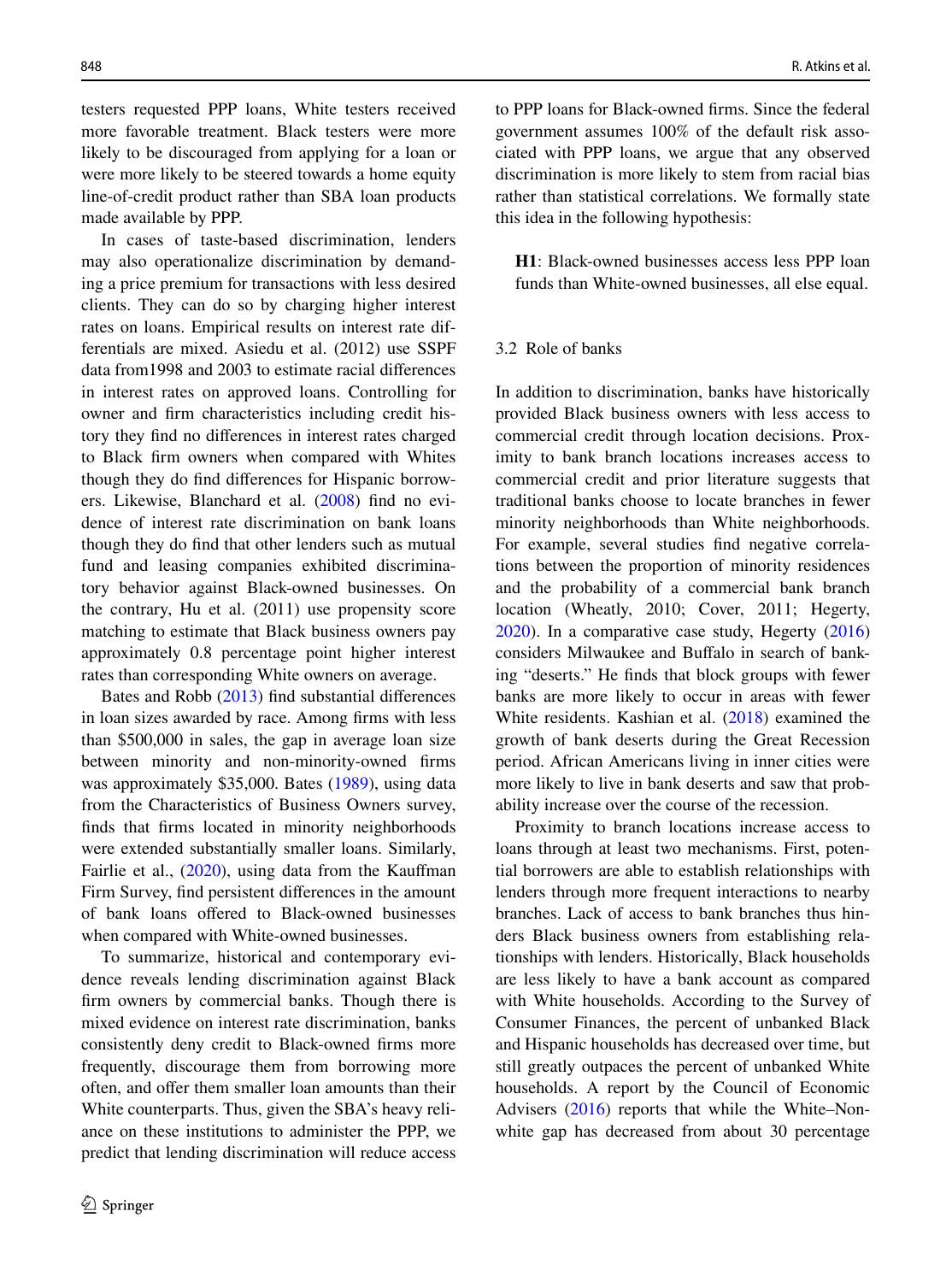points in 1989, it was still about 10 percentage points as of 2013.

In addition, lack of proximity to bank branches can hinder Black business owners from developing vital relationships with lenders. Through relationship lending, banks collect information about frms, their owners and their communities that they use to assess risk and structure credit terms accordingly (Berger & Udell, [2002\)](#page-20-16). These relationships help address information asymmetries and potentially increase credit availability. Banks are able to collect this soft information on frms at a lower cost when borrowers are close by (Elyasiani & Goldberg, [2004\)](#page-21-14). Without an established relationship to a commercial bank many Black households and Black business owners struggle to acquire credit from these lenders for business startups or other purposes.

Furthermore, early studies of the PPP program indicate that such relationships were vital to securing the funds (Cororaton, & Rosen, [2020\)](#page-20-17). Li and Strahan [\(2020](#page-21-15)) conclude that PPP lending refects characteristics of relationship lending including prior experience with the lender. Though the program poses none of the default risks that relationships are intended to shield banks from, Li and Strahan surmise that banks may be using the program to ensure that their borrowers survive the crisis. Additionally, the existing relationships lower the cost of the transaction. Amiram and Rabetti ([2020\)](#page-20-18) show that borrowers beneftted from relationship lending when applying for PPP loans. Firms with existing lending relationships received larger PPP loan amounts and faster approvals.

A second mechanism through which bank branch locations facilitate lending is increased credit market competition. Areas with more bank branches are associated with more credit market competition and less concentration (Cavalluzzo & Cavalluzzo, [1998](#page-20-19)). In areas with fewer bank branches, lenders have greater market power and are able to act on racial preferences when rationing credit without sacrifcing revenue. Cavalluzzo et al. ([2002\)](#page-20-20) evaluate racial differences in several lending outcomes controlling for a rich set of borrower characteristics. They fnd evidence that White male business owners fared better than their Black counterparts but that outcome gaps narrowed in more competitive geographic credit markets. The authors point to Becker's theory (1957) which posits that taste-based discrimination is costly and should invite entry to secure uncaptured profits. While Ferguson and Peters (2000) explain that discrimination may persist indefnitely even in competitive markets when discrimination is not costly to the lender, Michell and Pearce (2011) provide some evidence that the types of lenders that enter a market can infuence the extent to which competition drives down discrimination.

In summary, proximity to bank locations increases access to commercial credit. Proximity increases access by more readily facilitating banking relationships and by increasing credit market competition. Since banks locate near Black-owned frms less often, Black business owners have fewer opportunities to establish banking relationships and therefore enjoy less access to commercial credit. Early reporting suggested that banks had incentives to prioritize borrowers with whom they had existing relationships when making PPP loans. Thus, we predict that the disproportionately low access to PPP loans among Blackowned businesses will be most evident in neighborhoods with fewer bank branches. We formally state this idea in the following hypothesis:

**H2:** The effect in H1 is stronger in areas with fewer bank branches.

# <span id="page-6-0"></span>3.3 Role of non-traditional lenders

Since many Black frm owners lack access to bank branches and bank credit, Black-owned frms may rely on non-traditional lenders such as fntech frms, CDFIs, or other nonprofts for business loans more often than White frm owners (Erel & Liebersohn, [2020\)](#page-21-16). CDFIs typically raise capital via grants or low interest loans from government entities, foundations, banks seeking to fulfll Community Reinvestment Act (CRA) requirements, individual donors, and religious institutions (Benjamin, 2004). da Motta (2020) estimates that Black-owned businesses had 1.7 times greater odds of applying for funding from a CDFI than White-owned frms.

Mitchell and Pearce ([2020\)](#page-22-6) explain that non-bank lenders often have fewer incentives to engage in statistical discrimination than banks. One reason is that these institutions are often better able to repossess and redeploy loan collateral in the event of default due to complementary business lines. Indeed,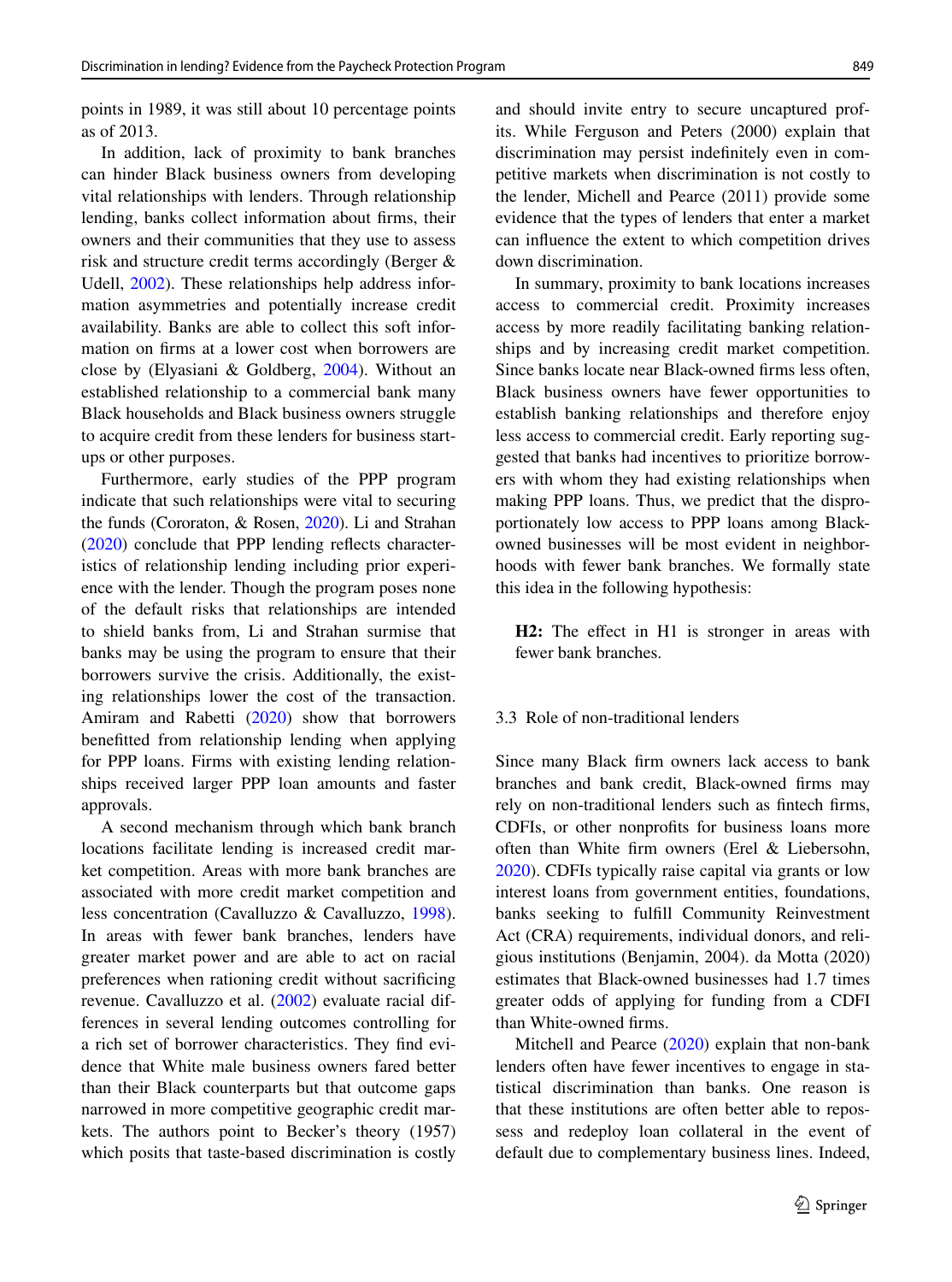

<span id="page-7-1"></span>**Fig. 1** Histogram of loan amounts (\$) **Fig. 2** Histogram of Ln loan amounts (\$)

Mitchell and Pearce analyze data from the National Survey of Small Business Finance and fnd that nonbanks gave equal treatment to minority and nonminority borrowers seeking non- line-of-credit loans while banks tended to deny loans to minority borrowers more often than White borrowers. Furthermore, many non-proft lenders such as community development fnancial institutions were explicitly created to meet the funding needs of underserved communities.

Having a variety of lender types may increase the supply of credit in a given market and increase access to credit for Black-owned frms. Carey et al. ([1998\)](#page-20-21) fnd that while banks were just as likely as fnancing companies to offer credit to low information firms, fnancing companies were willing to take on the riskier borrowers by comparison. Daniels and Ramirez [\(2008](#page-21-17)) also examine lender specialization and fnd that non-bank lenders are more willing to generate loans to less transparent frms. Evidence from the UK reiterates the role of non-bank lenders in increasing credit supply for minority business owners. Smallbone et al., [\(2003](#page-22-7)) fnd that ethnic minority businesses were more likely than White-owned business to utilize non-bank lenders having experienced higher rates of denial from traditional bank lenders.

Non-traditional lenders appear to have played a role in delivering PPP loans to Black-owned businesses as well. According to a 2020 article in *Fortune*, "black businesses had more success obtaining funds in the second round of PPP relief, in part



<span id="page-7-2"></span>

through working with local banks and fntech companies like Kabbage and Square."[5](#page-7-0) Indeed, Howell et al. (2020) examine which institutions supplied PPP loans to businesses by race of the owner. They report that fntechs, minority development institutions, and nonprofts accounted for the largest share of PPP loans to Black-owned frms by far. Combined CDFI and MDIs accounted for just 4.3% of the total number of loans and fntech accounted for 4.8% of the total as of August 2020 (SBA, 2020). Most of these non-bank institutions were not approved to participate in the program until the second round of PPP funding was authorized.

Thus, since non-traditional lenders provided most of the loans to Black-owned frms and non-traditional lenders were approved to participate after April  $30<sup>th</sup>$ , we predict that access to PPP funds likely increased for Black-owned businesses in round 2 of funding after April  $30<sup>th</sup>$ . In turn, this likely led to a decrease in efects we hypothesize for H1. We formally state this idea in the following hypothesis:

**H3:** The efect of H1 decreases after April 30, 2020

<span id="page-7-0"></span><sup>5</sup> [https://fortune.com/2020/06/12/black-owned-business-coron](https://fortune.com/2020/06/12/black-owned-business-coronavirus-sean-diddy-combs-enterprises-tarik-brooks/) [avirus-sean-diddy-combs-enterprises-tarik-brooks/](https://fortune.com/2020/06/12/black-owned-business-coronavirus-sean-diddy-combs-enterprises-tarik-brooks/).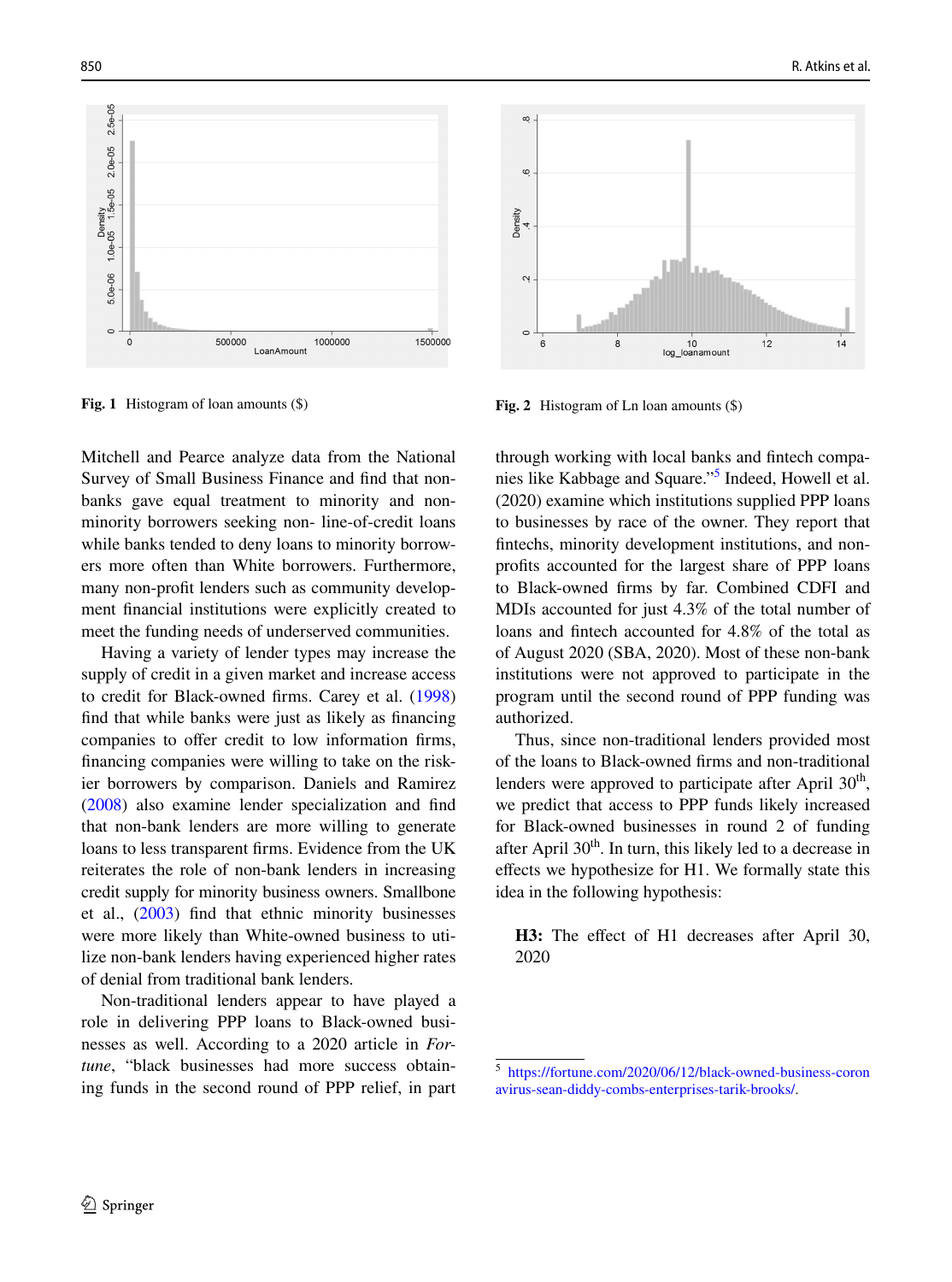|                          | A: Full sample $(N \sim 4.5$ M) |         |       |           |         | B: Sub-sample for race answered $(N \sim 500 \text{ K})$ |       |           |  |
|--------------------------|---------------------------------|---------|-------|-----------|---------|----------------------------------------------------------|-------|-----------|--|
| Variable                 | Mean                            | St. dev | Min   | Max       | Mean    | St. dev                                                  | Min   | Max       |  |
| Loan amount              | 89,498                          | 206,692 | 1000  | 1,500,000 | 112,761 | 223,691                                                  | 1000  | 1,500,000 |  |
| Ln loan amount           | 10.252                          | 1.438   | 6.908 | 14.221    | 10.579  | 1.445                                                    | 6.908 | 14.221    |  |
| Jobs reported            | 10.622                          | 30.925  | 0.000 | 500.000   | 14.219  | 32.798                                                   | 0.000 | 500,000   |  |
| Asian owner              | 0.012                           | 0.107   | 0.000 | 1.000     | 0.112   | 0.316                                                    | 0.000 | 1.000     |  |
| <b>Black owner</b>       | 0.003                           | 0.058   | 0.000 | 1.000     | 0.032   | 0.176                                                    | 0.000 | 1.000     |  |
| Hispanic owner           | 0.008                           | 0.090   | 0.000 | 1.000     | 0.078   | 0.269                                                    | 0.000 | 1.000     |  |
| White owner              | 0.080                           | 0.271   | 0.000 | 1.000     | 0.771   | 0.420                                                    | 0.000 | 1.000     |  |
| Other race owner         | 0.000                           | 0.006   | 0.000 | 1.000     | 0.000   | 0.018                                                    | 0.000 | 1.000     |  |
| Unanswered race owner    | 0.896                           | 0.305   | 0.000 | 1.000     |         |                                                          |       |           |  |
| Veteran                  | 0.007                           | 0.081   | 0.000 | 1.000     | 0.032   | 0.176                                                    | 0.000 | 1.000     |  |
| Female owner             | 0.049                           | 0.216   | 0.000 | 1.000     | 0.233   | 0.423                                                    | 0.000 | 1.000     |  |
| Corporation              | 0.293                           | 0.455   | 0.000 | 1.000     | 0.339   | 0.473                                                    | 0.000 | 1.000     |  |
| Non-profit               | 0.035                           | 0.183   | 0.000 | 1.000     | 0.019   | 0.137                                                    | 0.000 | 1.000     |  |
| LLC or LLP               | 0.283                           | 0.450   | 0.000 | 1.000     | 0.310   | 0.463                                                    | 0.000 | 1.000     |  |
| Median income (zip code) | 5445                            | 4309    | 751   | 210,964   | 5341    | 3963                                                     | 751   | 123,591   |  |
| % Bachelors (zip code)   | 0.227                           | 0.096   | 0.000 | 1.000     | 0.206   | 0.093                                                    | 0.000 | 1.000     |  |
| % Rural (zip code)       | 0.136                           | 0.255   | 0.000 | 1.000     | 0.222   | 0.318                                                    | 0.000 | 1.000     |  |

<span id="page-8-1"></span>**Table 1** Summary statistics

# **4 Data and methods**

# 4.1 Data

We test our hypotheses using several sources of data. Data on individual PPP loans comes from the U.S. Treasury.<sup>[6](#page-8-0)</sup> The PPP loan-level data provides us with information about the size of the loan, which is the main dependent variable in most of our regressions. We use this dependent variable to study how race afects loan size. We use diferences in race to study the role of discrimination. Since the PPP program sets interest at 1% for all loans, the price mechanism for rationing this credit is unavailable to banks; thus, we would not expect to observe interest rate discrimination. We do not measure discrimination using loan denial rates since SBA does not provide data on loan applications. The data does not capture the ways potential borrowers are treated by loan officers hence we are unable to measure discrimination in borrower discouragement.

Loan amounts are highly skewed (see Figs. [1](#page-7-1), [2](#page-7-2) and Tables [1](#page-8-1), [2,](#page-9-0) [3,](#page-9-1) [4,](#page-10-0) [5](#page-10-1), [6](#page-11-0), and [7\)](#page-12-0). In addition, some of the loan amounts appear to have been recorded incorrectly with values such as "0" or "1." To address these issues, we winsorize the loan amounts (any loan less than \$1000 is coded as \$1000 and any loan more than \$1.5 million is coded at \$1.5 million) and take the natural log of the loan amount. (In Appendix Table [8](#page-16-0), we present a set of results without winsorizing; the results are almost identical.) The PPP data also provides us with information about the number of jobs that the loan supports, the race of the owner (if reported), the gender of the owner (if reported) and the veteran status of the owner (if reported). Data about bank branches comes from the  $FDIC.<sup>7</sup>$  $FDIC.<sup>7</sup>$  $FDIC.<sup>7</sup>$  We aggregate the bank branch data to the zip code level to match to the PPP loan data. We use the FDIC data to create a count of the number of bank branches in the county. Demographic data at the zip code level comes from the U.S. Census Bureau.

Summary statistics of the variables are reported in Table [1](#page-8-1). Panel A reports data from the full sample. There are approximately 4.5 million loans in the full sample. The average loan was about \$90,000. Most loan recipients did not report race (unanswered race

<span id="page-8-0"></span>[https://home.treasury.gov/policy-issues/cares-act/assistance](https://home.treasury.gov/policy-issues/cares-act/assistance-for-small-businesses/sba-paycheck-protection-program-loan-level-data)[for-small-businesses/sba-paycheck-protection-program-loan-](https://home.treasury.gov/policy-issues/cares-act/assistance-for-small-businesses/sba-paycheck-protection-program-loan-level-data)

<span id="page-8-2"></span> $\frac{1}{7}$  <https://www.fdic.gov/bank/statistical/>.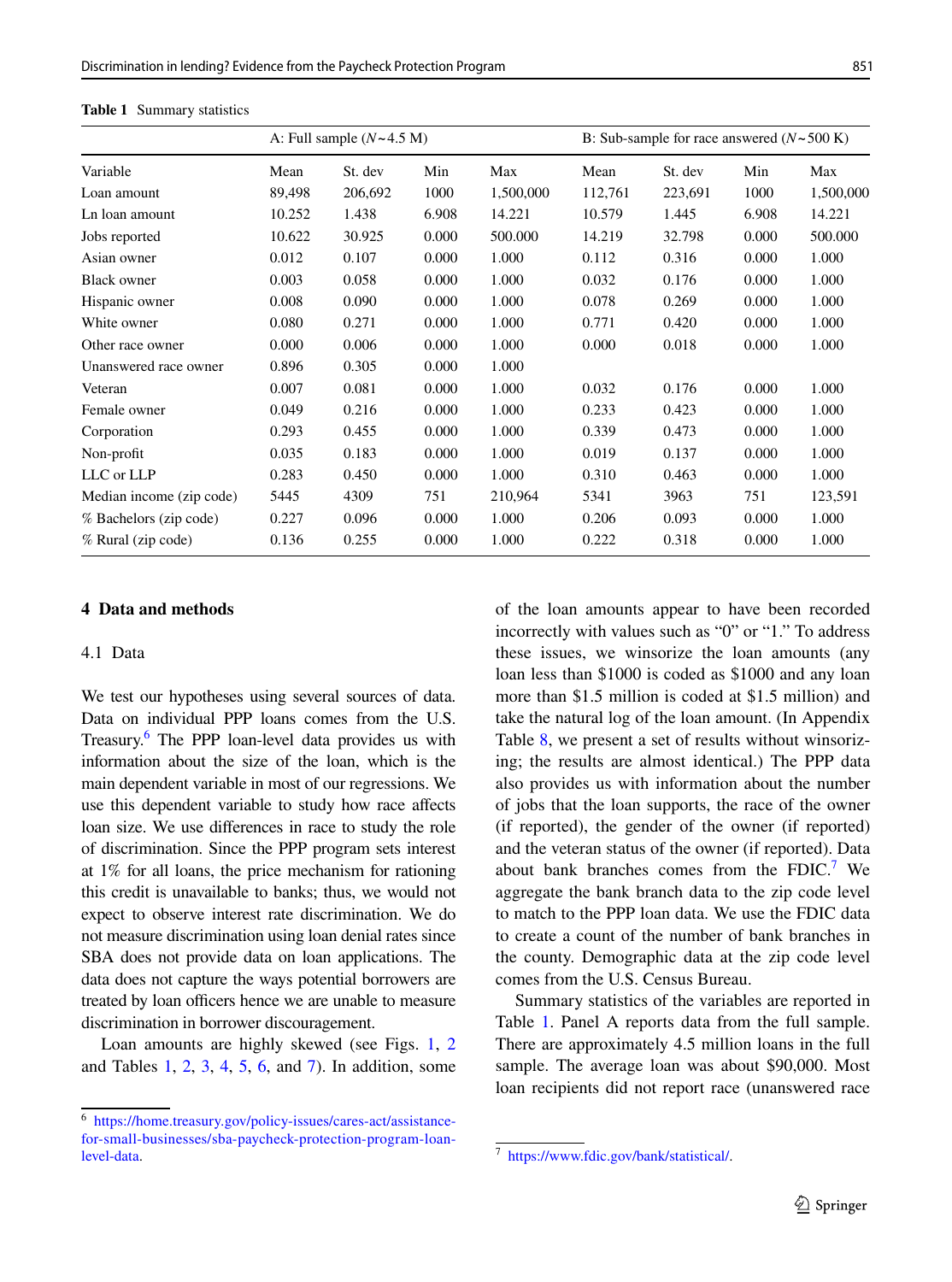<span id="page-9-0"></span>**Table 2** Prediction of unanswered race

|                                         | (1)         | (2)         | (3)          | (4)          | (5)         |
|-----------------------------------------|-------------|-------------|--------------|--------------|-------------|
| Dependent variable: race unanswered     |             |             |              |              |             |
| % Asian population (zip code)           | $0.253***$  | $0.231***$  | $0.221***$   | $-0.067***$  | $-0.067***$ |
|                                         | [0.010]     | [0.011]     | [0.011]      | [0.013]      | [0.013]     |
| % Black population (zip code)           | $0.476***$  | $0.422***$  | $0.417***$   | $0.292***$   | $0.248***$  |
|                                         | [0.006]     | [0.006]     | [0.006]      | [0.007]      | [0.007]     |
| % Hispanic population (zip code)        | $0.447***$  | $0.437***$  | $0.432***$   | $0.151***$   | $0.148***$  |
|                                         | [0.005]     | [0.005]     | [0.005]      | [0.007]      | [0.007]     |
| % Native American population (zip code) | $-0.327***$ | $-0.248***$ | $-0.197***$  | $0.311***$   | $0.309***$  |
|                                         | [0.035]     | [0.038]     | [0.038]      | [0.044]      | [0.044]     |
| % Other race population (zip code)      | $0.802***$  | $0.921***$  | $0.940***$   | $0.813***$   | $0.793***$  |
|                                         | [0.024]     | [0.026]     | [0.026]      | [0.035]      | [0.035]     |
| Median Income (zip code)                | $0.000***$  | $0.000***$  | $0.000***$   | $0.000***$   | $0.000***$  |
|                                         | [0.000]     | [0.000]     | [0.000]      | [0.000]      | [0.000]     |
| % Bachelors (zip code)                  | $1.127***$  | $1.156***$  | 1.017***     | $0.883***$   | $0.872***$  |
|                                         | [0.011]     | [0.012]     | [0.012]      | [0.013]      | [0.013]     |
| % Rural (zip code)                      | $-0.341***$ | $-0.362***$ | $-0.299***$  | $-0.183***$  | $-0.173***$ |
|                                         | [0.004]     | [0.004]     | [0.004]      | [0.004]      | [0.004]     |
| Jobs reported                           |             | $-0.001***$ | $-0.000$ *** | $-0.000$ *** | $-0.002***$ |
|                                         |             | [0.000]     | [0.000]      | [0.000]      | [0.000]     |
| Loan amount                             |             | $-0.000***$ | $-0.000***$  | $-0.000***$  |             |
|                                         |             | [0.000]     | [0.000]      | [0.000]      |             |
| Veteran                                 |             | $-1.226***$ | $-1.235***$  | $-1.237***$  | $-1.237***$ |
|                                         |             | [0.007]     | [0.007]      | [0.007]      | [0.007]     |
| Female owner                            |             | $-1.325***$ | $-1.337***$  | $-1.303***$  | $-1.303***$ |
|                                         |             | [0.003]     | [0.003]      | [0.003]      | [0.003]     |
| Corporate form dummies                  |             | Yes         | Yes          | Yes          | Yes         |
| 2-Digit NAICS Dummies                   |             |             | Yes          | Yes          | Yes         |
| State dummies                           |             |             |              | Yes          | Yes         |
| Observations                            | 4,833,101   | 4,516,504   | 4,403,731    | 4,403,709    | 4,403,709   |
| Log likelihood                          |             |             |              |              |             |

Standard errors in brackets

<span id="page-9-1"></span>

|  | <b>Table 3</b> PPP national-level statistics |  |
|--|----------------------------------------------|--|
|  |                                              |  |

| Race/ethnicity                      | Number    |       | Percent Total loans (\$) | Total emp  | Loan $(\$)$ per org Emp per Org Loan per emp |       |        |
|-------------------------------------|-----------|-------|--------------------------|------------|----------------------------------------------|-------|--------|
| American Indian or Alaska<br>Native | 2794      | 0.06  | 391,000,000              | 41,204     | 139,943                                      | 14.75 | 9489   |
| Asian                               | 58,274    | 1.17  | 5.320.000.000            | 726.329    | 91.293                                       | 12.46 | 7325   |
| Black or African American           | 16.453    | 0.33  | 1.360,000,000            | 177,989    | 82,660                                       | 10.82 | 7641   |
| Hispanic                            | 41.171    | 0.83  | 4.230.000.000            | 546,148    | 102,742                                      | 13.27 | 7745   |
| Unanswered                          | 4.450.201 | 89.44 | 421,000,000,000          | 40,000,000 | 94.602                                       | 8.99  | 10.525 |
| White                               | 406.663   | 8.17  | 53,400,000,000           | 5,600,000  | 131.313                                      | 13.77 | 9536   |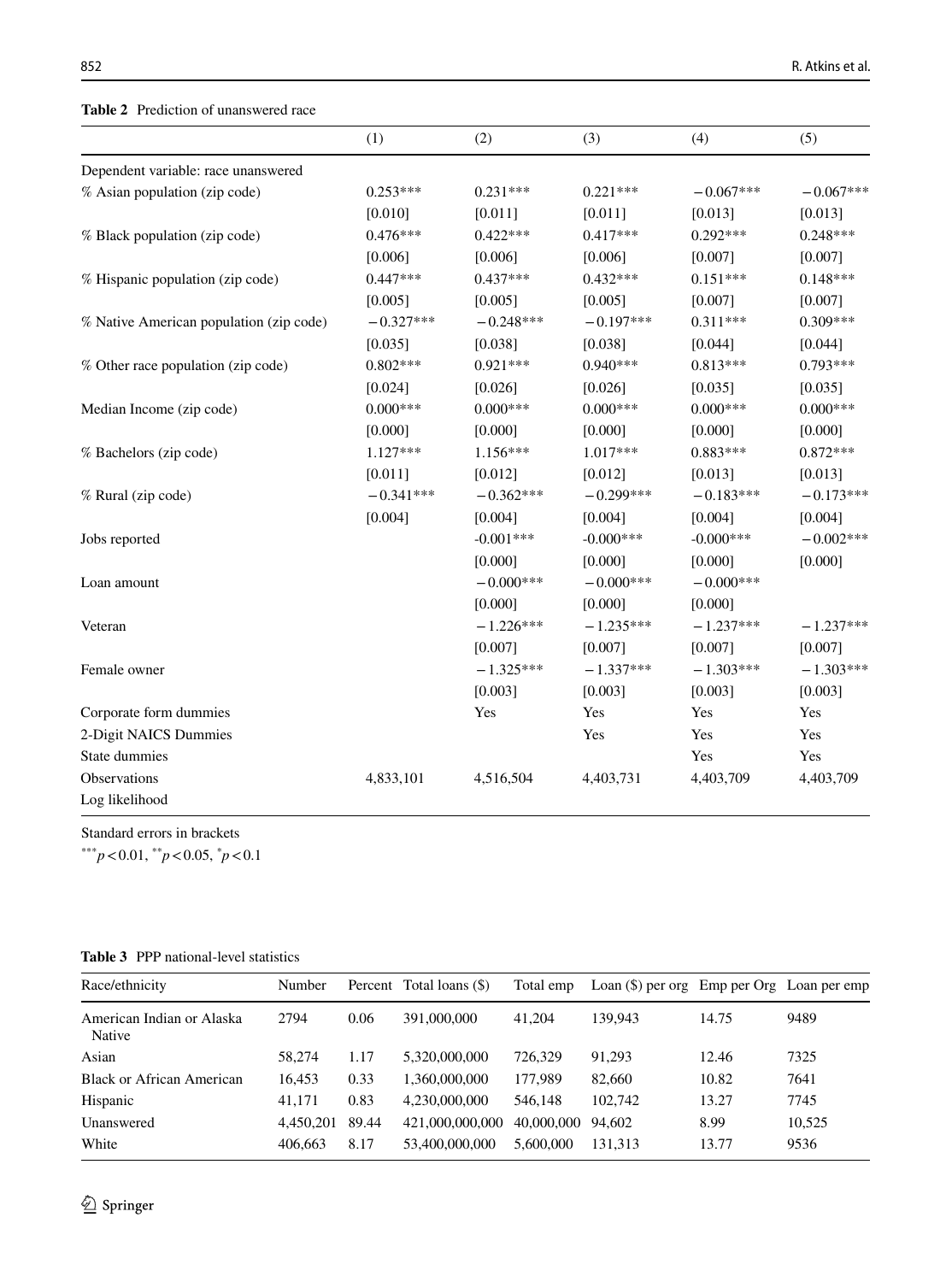<span id="page-10-0"></span>**Table 4** Top lenders by type, over time

| by | Panel A           |                         |                      |                      |              |  |  |  |  |  |
|----|-------------------|-------------------------|----------------------|----------------------|--------------|--|--|--|--|--|
|    |                   | Loans prior to April 30 | Loans after April 30 |                      |              |  |  |  |  |  |
|    |                   | Number                  | Percent              | Number               | Percent      |  |  |  |  |  |
|    | Top 5 bank        | 652,138                 | 19%                  | 265,335              | 19%          |  |  |  |  |  |
|    | Top 5 alternative | 177,869                 | 5%                   | 437,808              | 32%          |  |  |  |  |  |
|    | Panel B           |                         |                      |                      |              |  |  |  |  |  |
|    |                   | Loans prior to April 30 |                      | Loans after April 30 |              |  |  |  |  |  |
|    |                   | White                   | <b>Black</b>         | White                | <b>Black</b> |  |  |  |  |  |
|    | Top 5 bank        | 1934                    | 72                   | 2803                 | 298          |  |  |  |  |  |
|    | Top 5 alternative | 444                     | 30                   | 2525                 | 636          |  |  |  |  |  |
|    |                   |                         |                      |                      |              |  |  |  |  |  |

<span id="page-10-1"></span>**Table 5** PPP loan-level results

|                                    | (1)                    | (2)                    | (3)                    | (4)                    | (5)                    | (6)                    |
|------------------------------------|------------------------|------------------------|------------------------|------------------------|------------------------|------------------------|
| Dependent variable: Ln loan amount |                        |                        |                        |                        |                        |                        |
| Asian owner                        | $0.247***$<br>[0.006]  | $0.234***$<br>[0.006]  | $0.074***$<br>[0.005]  | $0.044***$<br>[0.005]  | $0.028***$<br>[0.005]  | $0.022***$<br>[0.005]  |
| <b>Black owner (H1)</b>            | $-0.144***$<br>[0.011] | $-0.138***$<br>[0.011] | $-0.158***$<br>10.0101 | $-0.140***$<br>[0.010] | $-0.137***$<br>[0.009] | $-0.162***$<br>[0.009] |
| Hispanic owner                     | $0.152***$<br>[0.007]  | $0.151***$<br>[0.007]  | $0.080***$<br>[0.006]  | $0.050***$<br>[0.006]  | $0.106***$<br>[0.006]  | $0.089***$<br>[0.006]  |
| White owner                        | $0.424***$<br>[0.002]  | $0.496***$<br>[0.002]  | $0.363***$<br>[0.002]  | $0.334***$<br>[0.002]  | $0.349***$<br>[0.002]  | $0.357***$<br>[0.002]  |
| Other race owner                   | $-1.113***$<br>[0.114] | $-1.113***$<br>[0.116] | $-0.752***$<br>[0.100] | $-0.828***$<br>[0.098] | $-0.281***$<br>[0.098] | $-0.298***$<br>[0.098] |
| Median income (zip code)           |                        | $0.000***$<br>[0.000]  | $0.000***$<br>[0.000]  | $0.000***$<br>[0.000]  | $0.000***$<br>[0.000]  | $0.000***$<br>[0.000]  |
| % Bachelors (zip code)             |                        | $0.214***$<br>[0.008]  | $0.348***$<br>[0.007]  | $0.404***$<br>[0.007]  | $0.333***$<br>[0.007]  | $0.159***$<br>[0.008]  |
| % Rural (zip code)                 |                        | $-0.493***$<br>[0.003] | $-0.313***$<br>[0.003] | $-0.320***$<br>[0.003] | $-0.310***$<br>[0.003] | $-0.213***$<br>[0.003] |
| Jobs reported                      |                        |                        | $0.022***$<br>[0.000]  | $0.021***$<br>[0.000]  | $0.021***$<br>[0.000]  | $0.022***$<br>[0.000]  |
| Veteran                            |                        |                        | $0.294***$<br>[0.007]  | $0.268***$<br>[0.007]  | $0.256***$<br>[0.007]  | $0.895***$<br>[0.011]  |
| Female owner                       |                        |                        | $-0.123***$<br>[0.003] | $-0.103***$<br>[0.003] | $-0.098***$<br>[0.003] | $0.549***$<br>[0.009]  |
| Mills ratio                        |                        |                        |                        |                        |                        | $-1.079***$<br>[0.015] |
| Corporate form dummies             |                        |                        | Yes                    | Yes                    | Yes                    | Yes                    |
| 2-Digit NAICS dummies              |                        |                        |                        | Yes                    | Yes                    | Yes                    |
| State dummies                      |                        |                        |                        |                        | Yes                    | Yes                    |
| Observations                       | 4,855,505              | 4,833,101              | 4,516,504              | 4,403,731              | 4,403,711              | 4,403,709              |
| R-squared                          | 0.007                  | 0.016                  | 0.298                  | 0.333                  | 0.340                  | 0.341                  |

Standard errors in brackets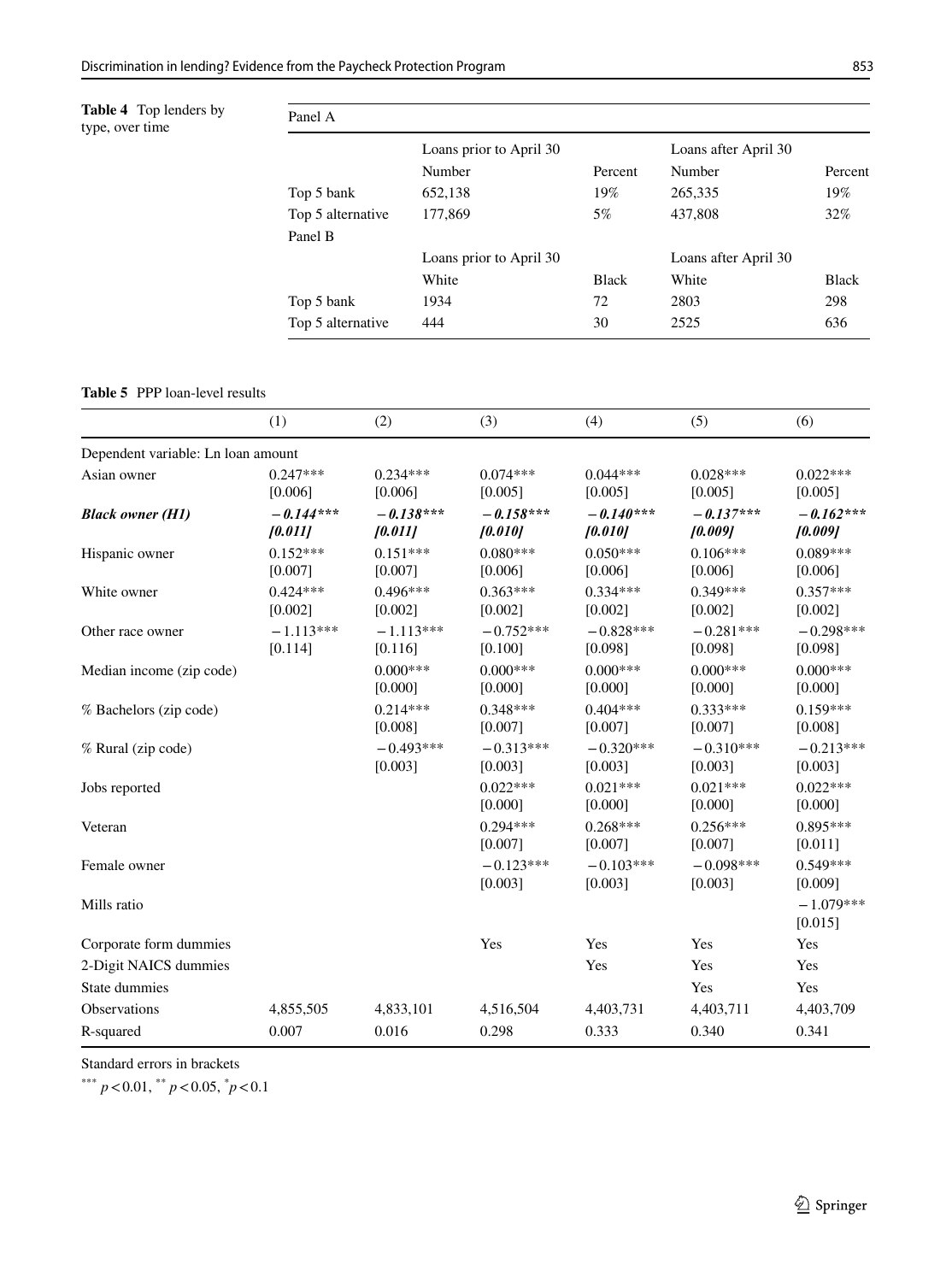<span id="page-11-0"></span>**Table 6** PPP loan results split by number of bank branches

|                                    | (1)         | (2)         | (3)         | (4)         |
|------------------------------------|-------------|-------------|-------------|-------------|
| Dependent variable: Ln loan amount |             |             |             |             |
| Number of branches                 | $1 - 3$     | $4 - 6$     | $7 - 9$     | $10+$       |
| Asian owner                        | $-0.012$    | $0.022*$    | $0.055***$  | $0.023**$   |
|                                    | [0.015]     | [0.013]     | [0.015]     | [0.011]     |
| <b>Black owner (H2)</b>            | $-0.241***$ | $-0.143***$ | $-0.143***$ | $-0.104***$ |
|                                    | [0.021]     | [0.022]     | [0.026]     | [0.020]     |
| Hispanic owner                     | 0.028       | $0.095***$  | $0.085***$  | $0.116***$  |
|                                    | [0.017]     | [0.018]     | [0.021]     | [0.017]     |
| White owner                        | $0.267***$  | $0.360***$  | $0.386***$  | $0.398***$  |
|                                    | [0.006]     | [0.007]     | [0.009]     | [0.006]     |
| Other race owner                   | $-0.098$    | $-0.300*$   | $-0.734*$   | $-0.531***$ |
|                                    | [0.115]     | [0.160]     | [0.424]     | [0.183]     |
| Median income (zip code)           | $0.000***$  | $0.000***$  | $0.000***$  | $0.000***$  |
|                                    | [0.000]     | [0.000]     | [0.000]     | [0.000]     |
| % Bachelors (zip code)             | $-0.066$    | $-0.108$    | $-0.086$    | 0.074       |
|                                    | [0.058]     | [0.066]     | [0.099]     | [0.069]     |
| % Rural (zip code)                 | $-0.149***$ | $-0.112***$ | $-0.156***$ | $-0.100***$ |
|                                    | [0.010]     | [0.019]     | [0.028]     | [0.032]     |
| Jobs reported                      | $0.023***$  | $0.022***$  | $0.022***$  | $0.021***$  |
|                                    | [0.000]     | [0.000]     | [0.000]     | [0.000]     |
| Veteran                            | $0.855***$  | $1.014***$  | $0.930***$  | 1.017***    |
|                                    | [0.034]     | [0.043]     | [0.050]     | [0.038]     |
| Female owner                       | $0.519***$  | $0.646***$  | 0.598***    | $0.672***$  |
|                                    | [0.033]     | [0.041]     | [0.047]     | [0.037]     |
| Mills ratio                        | $-0.967***$ | $-1.232***$ | $-1.166***$ | $-1.340***$ |
|                                    | [0.050]     | [0.067]     | [0.079]     | [0.064]     |
| Corporate form dummies             | Yes         | Yes         | Yes         | Yes         |
| 2-Digit NAICS dummies              | Yes         | Yes         | Yes         | Yes         |
| State dummies                      | Yes         | Yes         | Yes         | Yes         |
| <b>Observations</b>                | 949,920     | 911,154     | 773,230     | 1,769,405   |
| R-squared                          | 0.357       | 0.343       | 0.342       | 0.331       |

Standard errors in brackets  $***$ <sup>\*\*\*</sup>*p*<0.01,  $*$ <sup>\*</sup>*p*<0.05,  $\degree p < 0.1$ 

of owner is about 90 percent). Approximately 0.3% of loan recipients self-reported as Black (representing approximately 16,000 loans), 0.8% self-reported as Hispanic (representing approximately 39,000 loans), 1.2% self-reported as Asian (representing approximately 56,000 loans) and approximately 8% self-reported as White (representing approximately 388,000 loans). It is notable that most loan recipients did not report race. Panel B reports data from the subsample of loans for which race is reported (of which there are approximately 500,000). Some notable differences include the higher mean loan amount and higher mean jobs reported for the sub-sample of loans for which race is reported. This suggests a selection issue that will need to be addressed in our econometrics, as described below.

In Table [2,](#page-9-0) we assess the demographic characteristics of the zip codes for the recipients that did not report race, as well as other loan-level information. Column 1 includes only demographic information, Column 2 adds in additional loan-level information, Column 3 adds indicators for industry (at the 2-digit NAICS level), Column 4 adds in indicators for state in which the loan recipient is based, and Column 5 replicates Column 4 after dropping the loan amount. We exclude percent of the population that is White, so the variables for race can be interpreted as relative to White population. Looking at the coefficients for each variable across the columns, there are some interesting patterns. First, recipients appear less likely to report race when in higher income, more educated, and less rural areas. Second, many of the race variables drop in magnitude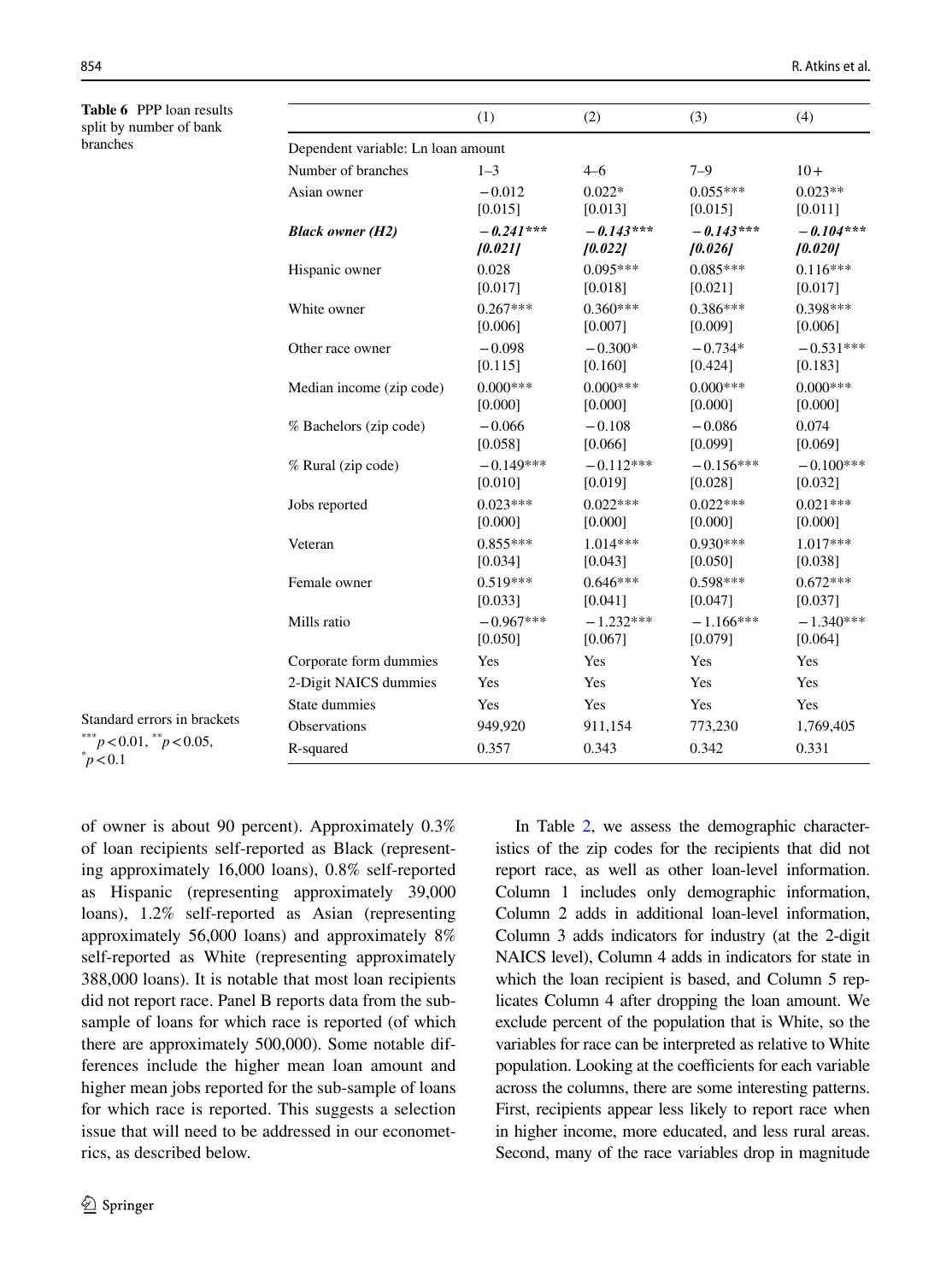<span id="page-12-0"></span>

|                                    | (1)         | (2)         | (3)         | (4)         | (5)         | (6)         | (7)         |
|------------------------------------|-------------|-------------|-------------|-------------|-------------|-------------|-------------|
| Dependent variable: Ln loan amount |             |             |             |             |             |             |             |
|                                    | Pre-May 1   | Early May   | Late May    | Early June  | Late June   | Early July  | Late July   |
| Asian owner                        | $-0.037***$ | $0.069***$  | $0.043*$    | 0.008       | $0.056**$   | 0.014       | 0.046       |
|                                    | [0.007]     | [0.018]     | [0.025]     | [0.030]     | [0.024]     | [0.057]     | [0.034]     |
| <b>Black owner (H3)</b>            | $-0.099***$ | $-0.040$    | $-0.021$    | 0.066       | $0.071**$   | $0.129*$    | $0.115**$   |
|                                    | [0.014]     | [0.027]     | [0.034]     | [0.045]     | [0.031]     | [0.066]     | [0.047]     |
| Hispanic owner                     | $0.133***$  | $0.093***$  | $0.098***$  | $0.144***$  | $0.170***$  | 0.011       | $0.096**$   |
|                                    | [0.010]     | [0.019]     | [0.025]     | [0.032]     | [0.024]     | [0.066]     | [0.039]     |
| White owner                        | $0.287***$  | $0.147***$  | $0.148***$  | $0.234***$  | $0.217***$  | $0.172***$  | $0.166***$  |
|                                    | [0.003]     | [0.009]     | [0.014]     | [0.018]     | [0.013]     | [0.031]     | [0.019]     |
| Other race owner                   | $-0.684$    |             | 0.081       | $0.252*$    | 0.14        | 0.482       | 0.489*      |
|                                    | [0.899]     |             | [0.195]     | [0.151]     | [0.110]     | [0.435]     | [0.288]     |
| Median income (zip code)           | $0.000***$  | $0.000***$  | $0.000***$  | $0.000***$  | $0.000***$  | $0.000***$  | $0.000***$  |
|                                    | [0.000]     | [0.000]     | [0.000]     | [0.000]     | [0.000]     | [0.000]     | [0.000]     |
| % Bachelors (zip code)             | $0.107***$  | $0.265***$  | $0.121***$  | $0.107*$    | $-0.090**$  | $-0.376***$ | $-0.432***$ |
|                                    | [0.036]     | [0.037]     | [0.043]     | [0.056]     | [0.044]     | [0.075]     | [0.052]     |
| % Rural (zip code)                 | $-0.366***$ | $-0.091***$ | $-0.091***$ | $-0.085***$ | $-0.133***$ | $-0.109***$ | $-0.088***$ |
|                                    | [0.008]     | [0.012]     | [0.017]     | [0.022]     | [0.016]     | [0.035]     | [0.021]     |
| Jobs reported                      | $0.020***$  | $0.019***$  | $0.022***$  | $0.022***$  | $0.020***$  | $0.030***$  | $0.024***$  |
|                                    | [0.000]     | [0.001]     | [0.001]     | [0.001]     | [0.001]     | [0.004]     | [0.001]     |
| Veteran                            | $0.803***$  | $0.695***$  | $0.756***$  | $0.660***$  | $0.585***$  | $1.017***$  | $1.012***$  |
|                                    | [0.021]     | [0.046]     | [0.070]     | [0.098]     | [0.065]     | [0.169]     | [0.100]     |
| Female owner                       | $0.480***$  | $0.367***$  | $0.355***$  | $0.309***$  | $0.206***$  | $0.670***$  | $0.655***$  |
|                                    | [0.021]     | [0.038]     | [0.057]     | [0.076]     | [0.051]     | [0.128]     | [0.078]     |
| Mills ratio                        | $-1.021***$ | $-0.748***$ | $-0.809***$ | $-0.760***$ | $-0.742***$ | $-1.436***$ | $-1.385***$ |
|                                    | [0.033]     | [0.064]     | [0.099]     | [0.136]     | [0.092]     | [0.220]     | [0.131]     |
| Corporate form dummies             | Yes         | Yes         | Yes         | Yes         | Yes         | Yes         | Yes         |
| 2-Digit NAICS dummies              | Yes         | Yes         | Yes         | Yes         | Yes         | Yes         | Yes         |
| State dummies                      | Yes         | Yes         | Yes         | Yes         | Yes         | Yes         | Yes         |
| <b>Observations</b>                | 3,142,619   | 429,427     | 170,402     | 95,896      | 227,700     | 47,551      | 133,746     |
| R-squared                          | 0.347       | 0.217       | 0.226       | 0.217       | 0.183       | 0.176       | 0.173       |

Standard errors in brackets

\*\*\**p*<0.01, \**\* p*<0.05, \* *p*<0.1

or even switch signs when adding in the state dummies. Third, the higher the loan amount and the more jobs reported, the less likely the recipient is to leave race unanswered (i.e., the more likely the recipient is to report race). We drop loan amount in Column 5 because we use the results from this regression to construct a Heckman selection variable (Mills Ratio) that we include in some of our regression results below to account for selection into self-reporting of race.

#### 4.2 Methods

To test our hypotheses, we run a series of regressions using the data described above. The regressions are of the following form:

<span id="page-12-1"></span>
$$
\ln\left( \text{loanamount}_{iz} \right) = \beta_0 + \beta_1 \text{Black}_i + X_{iz}B + \varepsilon_{iz} \tag{1}
$$

for loan recipient *i* in zip code *z*. The dependent variable, *loan amount*, has been transformed as has been described in the prior sub-section. The main independent variable of interest *Black* is an indicator for whether the loan recipient self-reported as Black.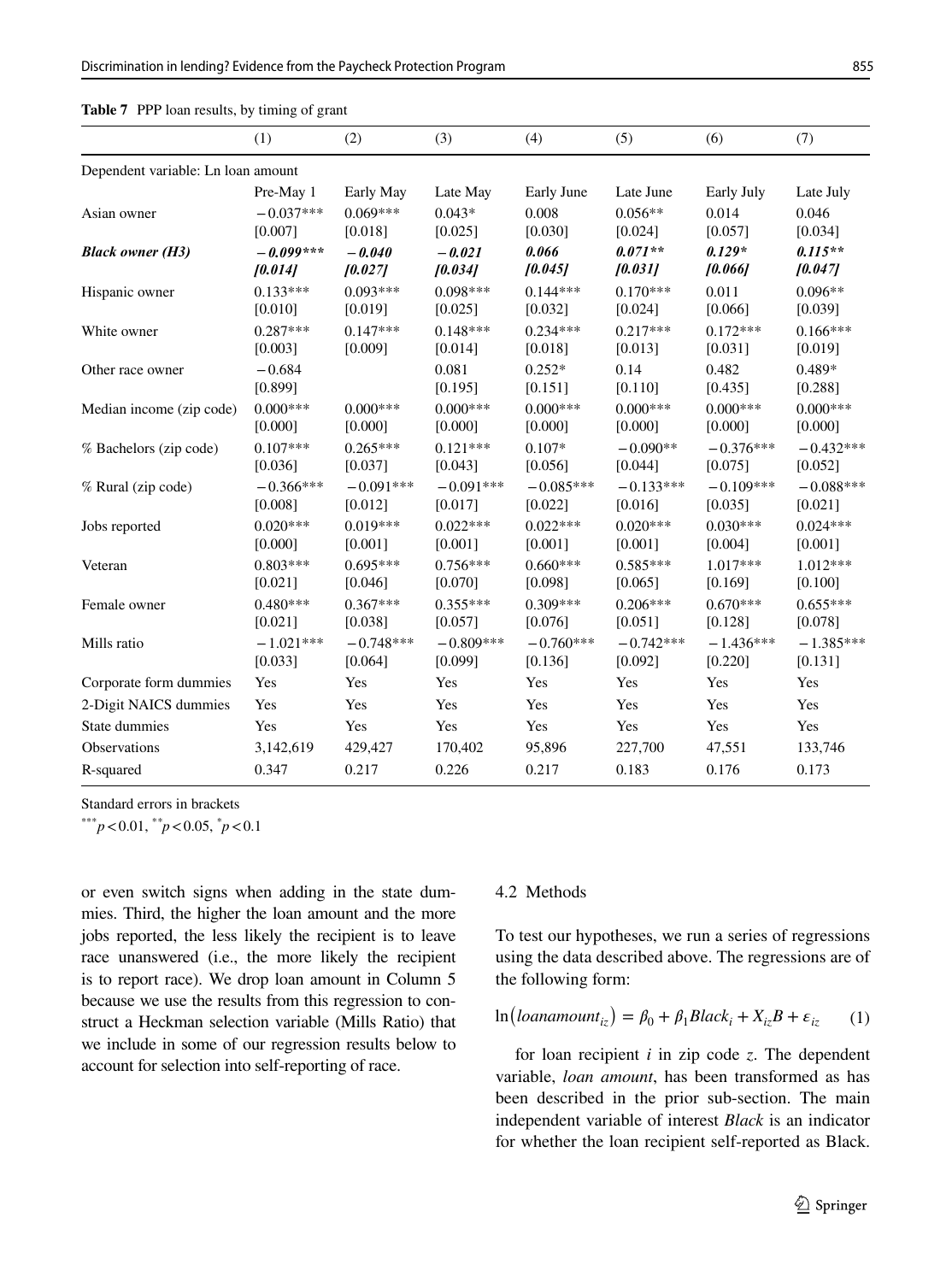We include a variety of frm level, loan level, and zip code level control variables *X*, including gender, veteran status, jobs reported, and dummy variables for industry (at the 2-digit NAICS code level) and state. Data on jobs reported are an important control for variance in frm size that may be correlated with the race of business owners. Black-owned businesses tend to be smaller in size employing fewer workers (Tareque et al., [2021\)](#page-22-8). Since PPP loan amounts are a function of frm payroll, we would expect smaller frms to qualify for smaller loans. By controlling for reported jobs, we can estimate the average diference in loan amounts given to Black and White frms of comparable size.

It is also important to control for industry level efects, given evidence that the pandemic has diferentially afected sectors of the economy. For example, data from Yelp suggests that retail establishments have struggled to stay open, whereas professional service establishments such as law frms and accountants have not.<sup>8</sup> It is important to control for state, given that states instituted diferent policies in response to the pandemic. We use robust standard errors, clustered at the zip code. For hypothesis 1, we expect that  $\beta_1$ <0. For hypotheses 2 and 3, we split the sample (based on number of bank branches for hypothesis 2 and timing of loan approval for hypothesis 3), run (1) separately for each sub-sample, and compare the coefficients on  $\beta_1$  across the sub-samples.

There are two issues with our approach. First, our data is cross-sectional; it provides us with demographic, geographic, and industry characteristics of the borrower, as well as the loan amount. We do not have a natural experiment that we can use to tease out causal efects of race on loan amounts. Instead, we use our regressions to control for as many observable diferences across borrowers as we can. Second, there is a lot of non-response on the race of owner variable—as reported above, only about 10% of loans report race of owner. This potentially introduces a selection bias if, for example, Black borrowers that receive larger loans are systematically more likely to not report race than White borrowers that receive large loans. We have no reason to believe that to be the case, but in order to address the selection issue and account for unanswered race, we include a Heckman selection correction term—the Mills ratio—in all our regressions. The construction of the Mills ratio is described in the prior sub-section. Note that

we included county-level demographic variables in the construction of our Mills ratio that we do not include our regressions. We also provide results on the full sample, in which case unanswered race is the excluded category, and (in an Appendix) on the smaller sub-sample that provides information on race, in which case White is the excluded category.

# **5 Results**

Before turning to regression results, we frst aggregate the loan data to the national level. These results are presented in Table [3.](#page-9-1) The average loan per recipient ("Org") for Black recipients is \$82,660. This is about 13% less than recipients who report race as unanswered (\$94,602) and about 37% less than White recipients (\$131,313). Of course, these diferences could be refective of many other factors, including the industry in which the business operates, the region of the country, the size of the business, and others. In order to systematically account for these factors, we next turn to our regression results.

Next, we consider how the lender characteristics evolved over time. For this, we compare loans made by a "Top 5 bank" and a "Top 5 alternative lender" before and after April 30, 2020. A "Top 5 bank" indicates that the lender was one of Bank of America, JP Morgan Chase, Wells Fargo, U.S. Bank, or Citibank. These banks are the largest U.S. commercial banks by deposits, and the frst three of those accounted for approximately 12% of all PPP loans made. A "Top 5 alternative lender" indicates that the lender was one of Cross River Bank, Kabbage, Celtic Bank, WebBank, or Customer's Bank. Kabbage is a fntech bank based in Georgia. The other banks are the lenders behind leading fntech lenders such as Coinbase and RocketLoans (Cross River), Square and OnDeck (Celtic Bank), LoanBuilder.com (WebBank), and Upstart (Customer's Bank), to name a few. We classify these fve banks as "alternative" as they are not traditional depository institutions like the Top 5 banks. Cross River and Kabbage together account for approximately 6% of all PPP loans made. We report results in Table [4.](#page-10-0) Panel A of this table indicates that prior to April 30, about 19% of all loans were made by a

<span id="page-13-0"></span><sup>8</sup> [https://www.yelpeconomicaverage.com/business-closures](https://www.yelpeconomicaverage.com/business-closures-update-sep-2020)[update-sep-2020.](https://www.yelpeconomicaverage.com/business-closures-update-sep-2020)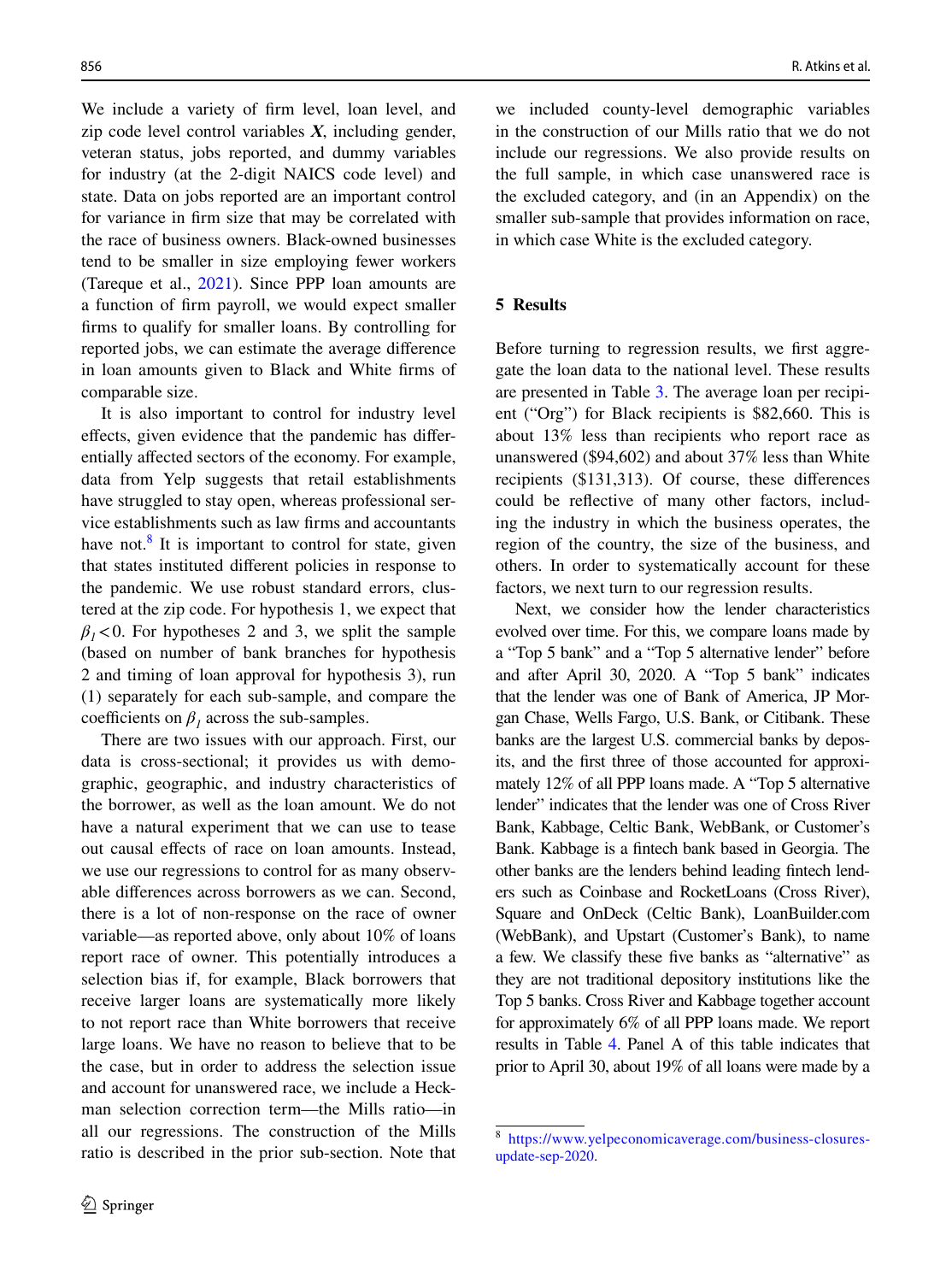Top 5 bank, whereas only about 5% were made by a Top 5 alternative. However, this changes after April 30. Top 5 banks still account for about 19% of all loans (though there are fewer loans made after April 30), but Top 5 alternative lenders account for approximately 30% of all loans—a dramatic increase. Panel B of this table indicates that prior to April 30, the Top 5 alternative lenders made 444 loans to White borrowers and 30 to Black borrowers, whereas after April 30 the Top 5 alternative lenders made 2525 loans to White borrowers and 636 to Black borrowers. This amounts to about a  $6 \times$ increase in loans to White borrowers and a  $21 \times$ increase in loans to Black borrowers. Thus, the Top 5 alternative lenders increased loans to both White and Black borrowers, but much more to Black borrowers on a proportional basis.

In Table [5,](#page-10-1) we present our main results  $(Eq. (1))$  $(Eq. (1))$  $(Eq. (1))$ . In Column 1 we include only loan-level race variables, in Column 2 we add in zip code level demographics, in Column 3 we add in other loan-level variables, in Column 4 we add in dummy variables for 2-digit NAICS code, in Column 5 we add in dummy variables for the state, and in Column 6 we add in the Mills Ratio to correct for selection. All the coefficients are quite stable across the various specifications. The coefficient on Black is negative and statistically signifcant across all the specifcations. Since our dependent variable is logged, we can interpret the coefficient in terms of percentage changes. The coefficients suggest that Black borrowers received loans that were 14 to 16% smaller than those of borrowers who did not answer their race. These estimates from our loan-level regressions line up closely with what we observe from the national-level statistics pre-sented in Table [3](#page-9-1). To assess the difference between Black and White borrowers, we can assess the diference between the coefficients on these two variables. The coefficient on Black in Column 6, the fully specified model, is  $-0.162$ ; the coefficient on White in Column 6 is 0.357. The diference is approximately 0.519, suggesting that loans to Black borrowers were about 50% lower than observationally similar White borrowers. Appendix Table [9](#page-17-0) replicates the specifications in Table [5,](#page-10-1) but on the sample of borrowers that report race (White is the excluded category in Appendix Table  $9$ ). The coefficient on Black in Column 6 of Appendix Table [9](#page-17-0) is−0.550, suggesting that loans to Black borrowers were about 55% lower than observationally similar White borrowers. These fgures are larger than the fgures obtained from the aggregated statistics presented in Table [3](#page-9-1), suggesting that compositional factors (such as location, size and industry) mask some of the diference in loans received by White and Black borrowers. Overall, the results from Table [5](#page-10-1) provide support for H1.

Next, we consider how the main result varies depending on the presence of bank branches. Table [6](#page-11-0) presents results from a series of split-samples. Column 1 replicates Column 6 from Table [5](#page-10-1) on the subsample of zip codes that have 1–3 bank branches, Column 2 does the same but on the sub-sample of zip codes that have 4–6 bank branches, Column 3 does the same on the sub-sample of zip codes that have 7–9 bank branches, and Column 4 is for the sub-sample of zip codes that have 10 or more bank branches. The coefficient on Black in Column  $4$  (−0.104) is larger than the coefficient on Black in Column 1  $(-0.241)$ , suggesting that higher numbers of bank branches helps to attenuate the main effect.

Some care needs to be taken when interpreting these results, however. In Table  $6$ , the coefficient on White also increases when increasing the number of bank branches (0.267 in Column 1 and 0.398 in Column 4), suggesting that everyone benefts from larger loans as the number of bank branches increases. To understand whether the diferential between Black and White borrowers changes, we compare the diferences in Black and White coefficients in each case. The difference in Column 1 (0.267–(−0.241)) is 0.508. The diference in Column 4 (0.398–(−0.104)) is 0.502. The diference between these two is quite small (0.006), and not statistically signifcant based on the standard errors. To see this more directly, we can look at the coefficient on Black for the equivalent split-sample regressions on the subsample of loans for which race is reported, which is pre-sented in Appendix Table [10](#page-18-0). The coefficient on Black goes from−0.587 in Column 1 to−0.507 in Column 4. Again the diference between these two is quite small (0.08). Overall, the results presented in Table [6](#page-11-0) and in Appendix Table [10](#page-18-0) are directionally consistent with what we expect from H2, but not statistically significant.

Finally, we consider how the main result varies depending on timing. Table [7](#page-12-0) Column 1 replicates Column  $6$  from Table  $5$  on the sub-sample of loans that were approved before April 30, 2020. The coefficient on Black in Column 1 is negative and statistically signifcant. Recall from Table [4](#page-10-0) that there are relatively few loans made by alternative lenders during this time period. Columns 2 7 repeat the analysis but for the six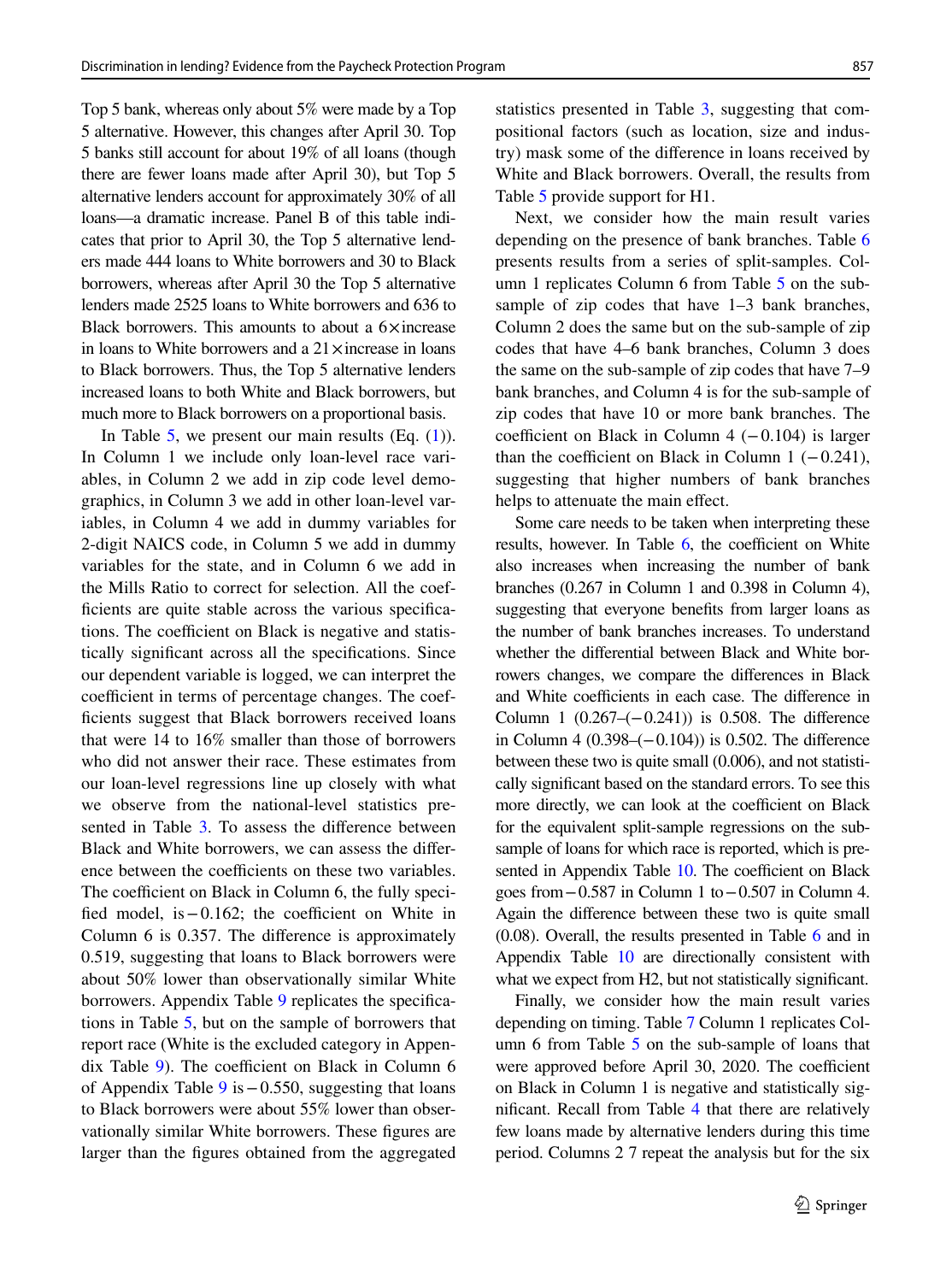2-week periods following April 30 until the end of July. It is notable that the coefficient on Black almost monotonically increases in each successive time period. By late June, the coefficient on Black is positive and statistically signifcant. Over this same time period, the coefficient on White remains positive and statistically signifcant, but declines in magnitude. By late July, the coefficients on Black and White are nearly identical from a statistical standpoint.<sup>[9](#page-15-0)</sup> Recall from Table [4](#page-10-0) that there is a large increase in the percent of loans made by alternative lenders during this time period, and that alternative lenders dramatically increased the proportion of loans to Black borrowers. Overall, the results presented in Table [7](#page-12-0) provide support for our H3. In Appendix 4 we replicate the results on the sub-sample for which race was reported.

# **6 Conclusion**

We show that the PPP loan program produced diferent outcomes for Black and White business owners. Specifcally, Black-owned frms were approved for smaller loans than their White counterparts controlling for observed characteristics. We also show that SBA reliance on commercial banks to administer the program drives this outcome in two ways. First, Black–White disparities in PPP loans appear (marginally) greater in areas with fewer bank branches where Black frm owners may have been less likely to have prior relationships with SBA approved lenders. Second, the Black–White disparities in PPP loans decreased during the second round of funding when more non-bank entities were approved by SBA to participate in the program.

Data limited the scope of our analysis. Data on the race of business owner was only available for 10% of loan recipients, potentially creating selection bias. We address this by conducting our analyses for the entire sample as well as the sub-sample for which race is reported, and by including a Mills ratio from a frst-stage Heckman selection approach to control for potential selection bias. Also, we were unable to examine lending discrimination in loan approval rates since SBA did not require reporting on all loan applicants. More research is needed to determine whether Black frm owners were denied loans disproportionately. While our results are consistent with lending discrimination, we cannot directly observe discrimination in the data. We are however able to show that the PPP loan program produced disparate outcomes for Black and White business owners.

Our study makes several contributions to the literature. It joins the growing corpus on the PPP program and the larger body of work on government responses to crises such as the Covid-19 pandemic. While prior work examined whether PPP loans were reaching predominately Black neighborhoods at the zip code or census tract level (Calem & Freedman, [2020;](#page-20-1) Fairlie & Fossen, [2021](#page-21-3)), our study evaluates diferences in PPP loan sizes granted to Black business owners as compared with White business owners. Prior work shows that Black-owned frms closed at a higher rate than others due to the pandemic (Fairlie, [2020\)](#page-21-2). Our study suggests that one possible explanation is inadequate access to PPP funds, a vital source of relief for many small businesses. Our analysis highlights the need for policy makers to account for embedded inequalities when using existing systems to administer relief programs.

Our paper also contributes to the literature on minority-owned business fnance and access to capital. We confrm prior fndings that Black-owned frms tend to be approved for smaller loans than White-owned frms, controlling for observed characteristics. We extend the literature by examining whether density of local bank branches and access to more non-bank lenders alter outcomes for Black-owned frms. Future research should examine the mechanisms through which non-proft, community development, minority development, and fntech lenders supply additional capital to Black business owners in contrast to commercial banking institutions.

A few possible policy interventions seem warranted. First, in preparation for the next fnancial crisis or national emergency, racial disparities in lending through traditional fnancial institutions need to be investigated and addressed by the various regulators who oversee these institutions. Discriminatory lending and banking practices should not be allowed to stand anywhere in the fnancial system. Second, the next SBA Inspector General's report should include a systematic accounting of the factors negatively affecting the participation of Black business owners in the PPP. In general, between fnancial and economic crises, the SBA infrastructure and capacity should be increased such that all loans, whether standard or emergency, can be processed signifcantly

<span id="page-15-0"></span> $\frac{9}{9}$  The difference between Black and White coefficients is 0.05 and the sum of the standard errors is 0.063. The ratio of the two is less than 2, indicating one cannot reject that the diference is 0.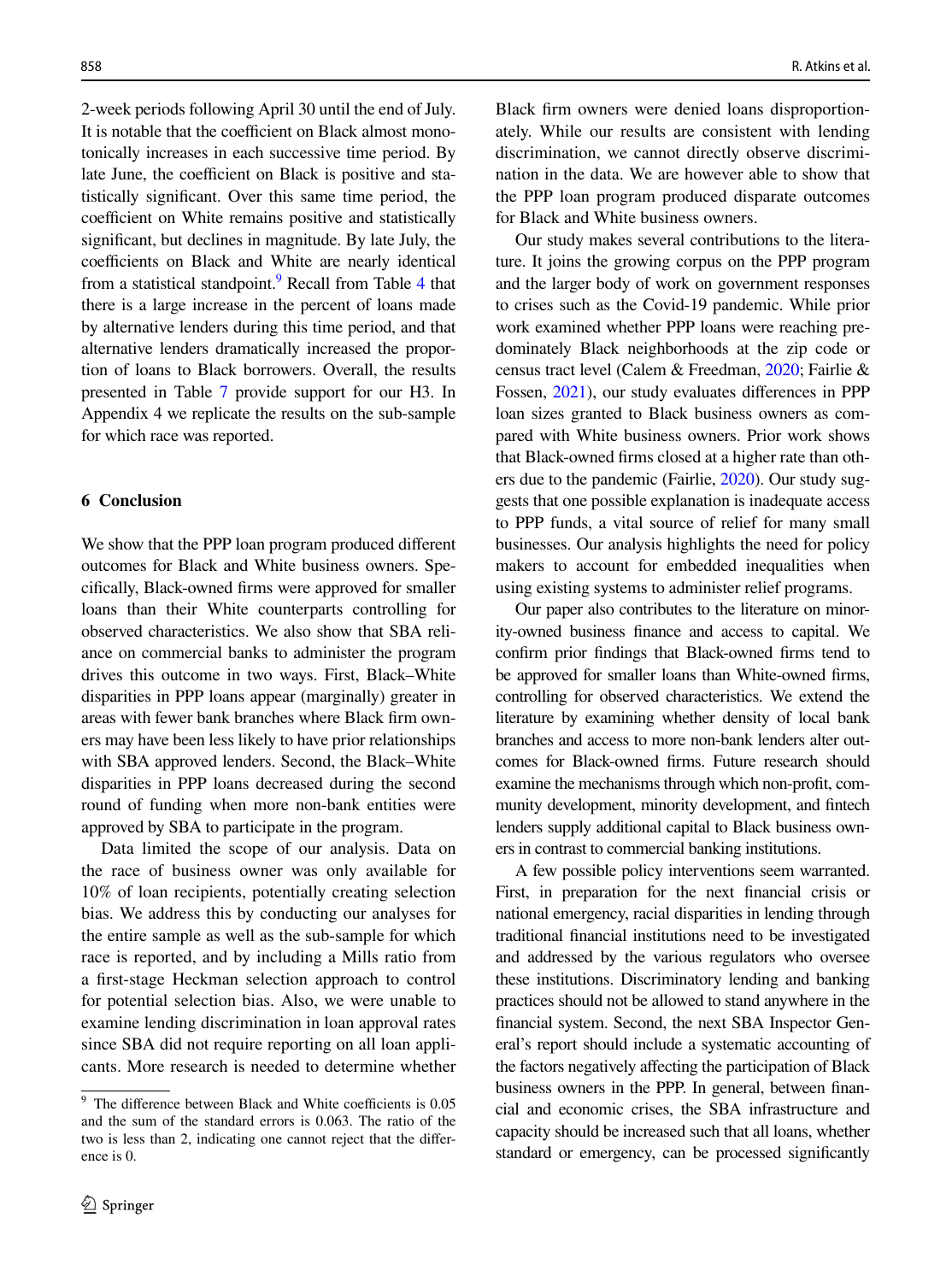more quickly than is currently the case. Fourth, ex ante demographic data collection should be applied to PPP loans and other emergency funding facilities going forward. This is standard for other SBA loans and will help with targeting funding better in the future. Finally, serious consideration should be given to increasing the capacity of CDFIs to reach and service businessowners in underserved communities.

# **Appendix**

Please see Tables [8,](#page-16-0) [9,](#page-17-0) [10,](#page-18-0) [11](#page-19-0)

|                                                     | (1)                    | (2)                    | (3)                    | (4)                    | (5)                    | (6)                    |
|-----------------------------------------------------|------------------------|------------------------|------------------------|------------------------|------------------------|------------------------|
| Dependent variable: Ln loan amount (no winsorizing) |                        |                        |                        |                        |                        |                        |
| Asian owner                                         | $0.247***$<br>[0.011]  | $0.233***$<br>[0.011]  | $0.070***$<br>[0.008]  | $0.044***$<br>[0.007]  | $0.028***$<br>[0.007]  | $0.022***$<br>[0.007]  |
| <b>Black owner (H1)</b>                             | $-0.148***$<br>[0.016] | $-0.142***$<br>[0.016] | $-0.162***$<br>[0.012] | $-0.144***$<br>[0.012] | $-0.141***$<br>[0.011] | $-0.165***$<br>[0.011] |
| Hispanic owner                                      | $0.150***$<br>[0.015]  | $0.148***$<br>[0.015]  | $0.074***$<br>[0.011]  | $0.044***$<br>[0.011]  | $0.102***$<br>[0.010]  | $0.085***$<br>[0.009]  |
| White owner                                         | $0.426***$<br>[0.006]  | $0.499***$<br>[0.006]  | $0.360***$<br>[0.004]  | $0.330***$<br>[0.004]  | $0.345***$<br>[0.003]  | $0.353***$<br>[0.003]  |
| Other race owner                                    | $-1.119***$<br>[0.088] | $-1.120***$<br>[0.092] | $-0.749***$<br>[0.087] | $-0.824***$<br>[0.084] | $-0.273***$<br>[0.088] | $-0.290***$<br>[0.088] |
| Median income (zip code)                            |                        | $0.000***$<br>[0.000]  | $0.000***$<br>[0.000]  | $0.000***$<br>[0.000]  | $0.000***$<br>[0.000]  | $0.000***$<br>[0.000]  |
| % Bachelors (zip code)                              |                        | $0.219***$<br>[0.050]  | $0.360***$<br>[0.038]  | $0.415***$<br>[0.036]  | $0.344***$<br>[0.034]  | $0.172***$<br>[0.036]  |
| % Rural (zip code)                                  |                        | $-0.499***$<br>[0.012] | $-0.311***$<br>[0.009] | $-0.319***$<br>[0.008] | $-0.309***$<br>[0.008] | $-0.213***$<br>[0.008] |
| Jobs reported                                       |                        |                        | $0.023***$<br>[0.000]  | $0.023***$<br>[0.000]  | $0.022***$<br>[0.000]  | $0.023***$<br>[0.000]  |
| Veteran                                             |                        |                        | $0.292***$<br>[0.007]  | $0.266***$<br>[0.007]  | $0.255***$<br>[0.007]  | $0.884***$<br>[0.021]  |
| Female owner                                        |                        |                        | $-0.125***$<br>[0.003] | $-0.104***$<br>[0.003] | $-0.099***$<br>[0.003] | $0.539***$<br>[0.020]  |
| Mills ratio                                         |                        |                        |                        |                        |                        | $-1.064***$<br>[0.033] |
| Corporate form dummies                              |                        |                        | Yes                    | Yes                    | Yes                    | Yes                    |
| 2-Digit NAICS dummies                               |                        |                        |                        | Yes                    | Yes                    | Yes                    |
| State dummies                                       |                        |                        |                        |                        | Yes                    | Yes                    |
| Observations                                        | 4,855,504              | 4,833,100              | 4,516,503              | 4,403,730              | 4,403,710              | 4,403,708              |
| R-squared                                           | 0.007                  | 0.016                  | 0.319                  | 0.353                  | 0.360                  | 0.361                  |

<span id="page-16-0"></span>

| Table 8 PPP loan-level results, on full sample, no Winsorizing |  |
|----------------------------------------------------------------|--|
|----------------------------------------------------------------|--|

Standard errors in brackets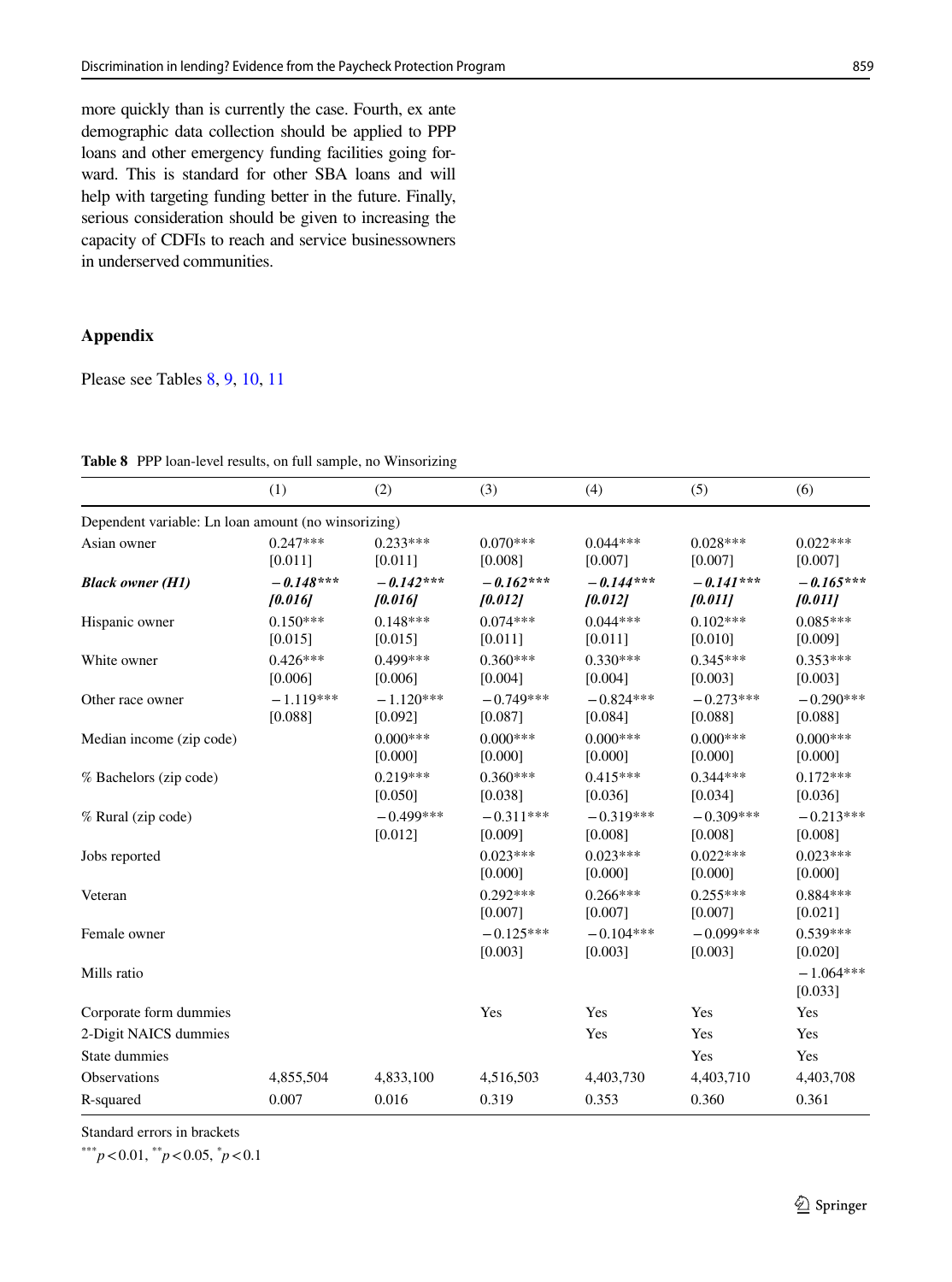<span id="page-17-0"></span>**Table 9** PPP loan-level results, on sub-sample reporting race

|                                    | (1)                    | (2)                    | (3)                    | (4)                    | (5)                    | (6)                    |
|------------------------------------|------------------------|------------------------|------------------------|------------------------|------------------------|------------------------|
| Dependent variable: Ln loan amount |                        |                        |                        |                        |                        |                        |
| Asian owner                        | $-0.177***$<br>[0.006] | $-0.373***$<br>[0.006] | $-0.380***$<br>[0.005] | $-0.377***$<br>[0.005] | $-0.445***$<br>[0.006] | $-0.446***$<br>[0.006] |
| <b>Black owner (H1)</b>            | $-0.568***$<br>[0.012] | $-0.728***$<br>[0.011] | $-0.557***$<br>[0.009] | $-0.534***$<br>[0.009] | $-0.548***$<br>[0.009] | $-0.550***$<br>[0.009] |
| Hispanic owner                     | $-0.272***$<br>[0.008] | $-0.448***$<br>[0.008] | $-0.345***$<br>[0.006] | $-0.350***$<br>[0.006] | $-0.338***$<br>[0.006] | $-0.340***$<br>[0.006] |
| Other race owner                   | $-1.537***$<br>[0.115] | $-1.742***$<br>[0.114] | $-1.227***$<br>[0.094] | $-1.265***$<br>[0.093] | $-0.671***$<br>[0.093] | $-0.670***$<br>[0.093] |
| Median income (zip code)           |                        | $0.000***$<br>[0.000]  | $0.000***$<br>[0.000]  | $0.000***$<br>[0.000]  | $0.000***$<br>[0.000]  | $0.000***$<br>[0.000]  |
| % Bachelors (zip code)             |                        | $0.409***$<br>[0.025]  | $0.460***$<br>[0.021]  | $0.580***$<br>[0.021]  | $0.517***$<br>[0.021]  | $0.482***$<br>[0.022]  |
| % Rural (zip code)                 |                        | $-1.026***$<br>[0.008] | $-0.676***$<br>[0.006] | $-0.597***$<br>[0.006] | $-0.510***$<br>[0.007] | $-0.495***$<br>[0.007] |
| Jobs reported                      |                        |                        | $0.022***$<br>[0.000]  | $0.021***$<br>[0.000]  | $0.021***$<br>[0.000]  | $0.021***$<br>[0.000]  |
| Veteran                            |                        |                        | $0.074***$<br>[0.009]  | $0.059***$<br>[0.009]  | $0.035***$<br>[0.009]  | $0.122***$<br>[0.018]  |
| Female owner                       |                        |                        | $-0.306***$<br>[0.004] | $-0.275***$<br>[0.004] | $-0.270***$<br>[0.004] | $-0.182***$<br>[0.017] |
| Mills ratio                        |                        |                        |                        |                        |                        | $-0.139***$<br>[0.026] |
| Corporate form dummies             |                        |                        | Yes                    | Yes                    | Yes                    | Yes                    |
| 2-Digit NAICS dummies              |                        |                        |                        | Yes                    | Yes                    | Yes                    |
| State dummies                      |                        |                        |                        |                        | Yes                    | Yes                    |
| <b>Observations</b>                | 502,807                | 500,096                | 486,827                | 486,625                | 486,625                | 486,625                |
| R-squared                          | 0.008                  | 0.061                  | 0.375                  | 0.408                  | 0.419                  | 0.419                  |

Standard errors in brackets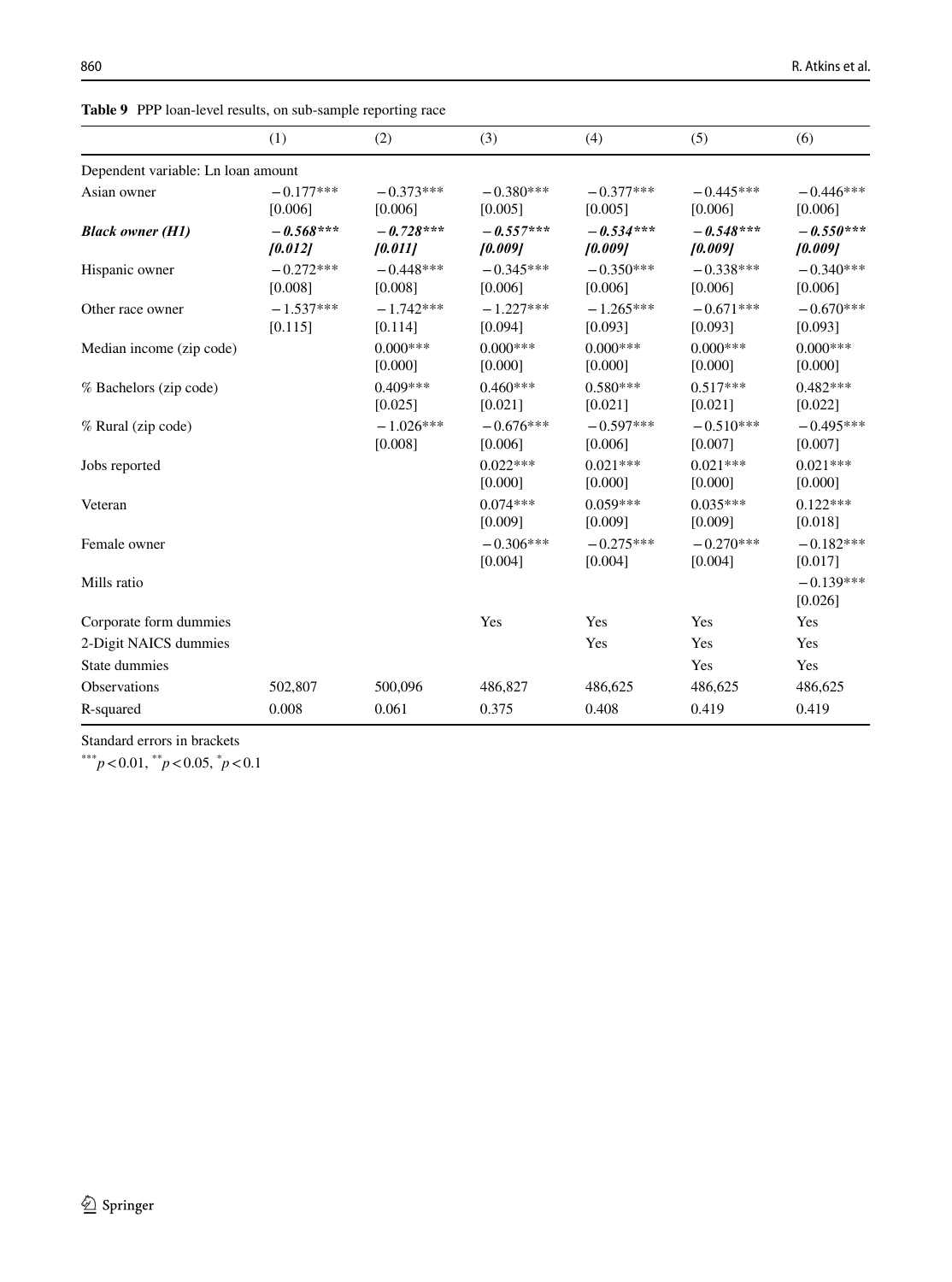<span id="page-18-0"></span>**Table 10** PPP loan results, alternate split by num bank branches, on sample reporting race

|                                    | (1)         | (2)         | (3)         | (4)         |
|------------------------------------|-------------|-------------|-------------|-------------|
| Dependent variable: Ln loan amount |             |             |             |             |
| Number of branches.                | $1 - 3$     | $4 - 6$     | $7 - 9$     | $10+$       |
| Asian owner                        | $-0.451***$ | $-0.457***$ | $-0.432***$ | $-0.440***$ |
|                                    | [0.016]     | [0.016]     | [0.016]     | [0.013]     |
| <b>Black owner (H2)</b>            | $-0.587***$ | $-0.541***$ | $-0.558***$ | $-0.507***$ |
|                                    | 10.0221     | [0.024]     | [0.027]     | [0.019]     |
| Hispanic owner                     | $-0.339***$ | $-0.338***$ | $-0.368***$ | $-0.328***$ |
|                                    | [0.019]     | [0.019]     | [0.022]     | [0.016]     |
| Other race owner                   | $-0.387***$ | $-0.688***$ | $-1.295***$ | $-0.929***$ |
|                                    | [0.126]     | [0.155]     | [0.408]     | [0.213]     |
| Median income (zip code)           | 0.000       | $0.000**$   | $0.000***$  | $0.000***$  |
|                                    | [0.000]     | [0.000]     | [0.000]     | [0.000]     |
| % Bachelors (zip code)             | $0.480***$  | $0.354***$  | $0.282***$  | $0.435***$  |
|                                    | [0.078]     | [0.093]     | [0.102]     | [0.070]     |
| % Rural (zip code)                 | $-0.430***$ | $-0.458***$ | $-0.565***$ | $-0.433***$ |
|                                    | [0.017]     | [0.030]     | [0.053]     | [0.048]     |
| Jobs reported                      | $0.024***$  | $0.021***$  | $0.020***$  | $0.020***$  |
|                                    | [0.000]     | [0.000]     | [0.000]     | [0.000]     |
| Veteran                            | $0.077*$    | $0.256***$  | $0.097*$    | $0.160***$  |
|                                    | [0.042]     | [0.050]     | [0.058]     | [0.037]     |
| Female owner                       | $-0.204***$ | $-0.061$    | $-0.187***$ | $-0.159***$ |
|                                    | [0.040]     | [0.046]     | [0.052]     | [0.034]     |
| Mills ratio                        | $-0.052$    | $-0.323***$ | $-0.151*$   | $-0.206***$ |
|                                    | [0.058]     | [0.072]     | [0.085]     | [0.056]     |
| Corporate form dummies             | Yes         | Yes         | Yes         | Yes         |
| 2-Digit NAICS dummies              | Yes         | Yes         | Yes         | Yes         |
| State dummies                      | Yes         | Yes         | Yes         | Yes         |
| Observations                       | 124,920     | 100,400     | 81,885      | 179,420     |
| R-squared                          | 0.450       | 0.419       | 0.404       | 0.389       |
|                                    |             |             |             |             |

Standard errors in brackets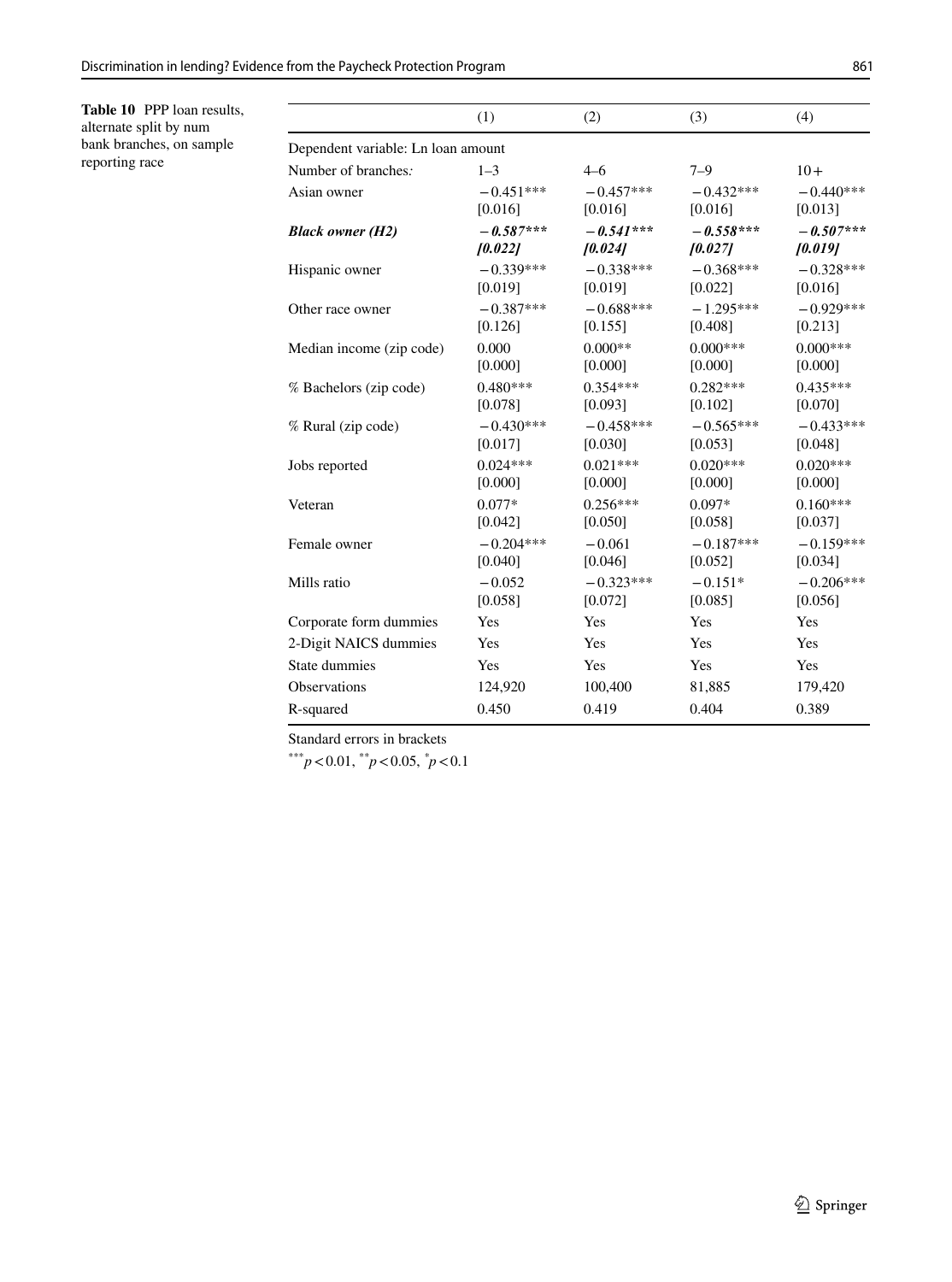<span id="page-19-0"></span>**Table 11** PPP loan results by timing of grant, on sub-sample reporting race

|                                    | (1)                    | (2)                    | (3)                    | (4)                    | (5)                    | (6)              | (7)                 |  |
|------------------------------------|------------------------|------------------------|------------------------|------------------------|------------------------|------------------|---------------------|--|
| Dependent variable: Ln loan amount |                        |                        |                        |                        |                        |                  |                     |  |
|                                    | Pre-May 1              | Early May              | Late May               | Early June             | Late June              | Early July       | Late July           |  |
| Asian owner                        | $-0.408***$            | $-0.199***$            | $-0.220***$            | $-0.338***$            | $-0.250***$            | $-0.260***$      | $-0.274***$         |  |
|                                    | [0.008]                | [0.022]                | [0.032]                | [0.039]                | [0.029]                | [0.071]          | [0.044]             |  |
| <b>Black owner (H3)</b>            | $-0.385***$<br>[0.014] | $-0.235***$<br>[0.029] | $-0.197***$<br>[0.040] | $-0.183***$<br>[0.050] | $-0.142***$<br>[0.035] | 0.031<br>[0.080] | 0.008<br>10.0541    |  |
|                                    | $-0.208***$            | $-0.100***$            | $-0.100***$            | $-0.164***$            | $-0.098***$            | $-0.184**$       | $-0.127***$         |  |
| Hispanic owner                     | [0.010]                | [0.023]                | [0.031]                | [0.041]                | [0.030]                | [0.075]          | [0.047]             |  |
| Other race owner                   | $-1.099$               |                        | $-0.139$               | $-.0.092$              | $-0.119$               | 0.171            | 0.217               |  |
|                                    | [0.879]                |                        | [0.204]                | [0.157]                | [0.125]                | [0.388]          | [0.285]             |  |
| Median income (zip code)           | $0.000***$             | $0.000***$             | $0.000***$             | $0.000**$              | $0.000**$              | $0.000**$        | $\overline{0}$      |  |
|                                    | [0.000]                | [0.000]                | [0.000]                | [0.000]                | [0.000]                | [0.000]          | [0.000]             |  |
| % Bachelors (zip code)             | $0.526***$             | $0.536***$             | $0.475***$             | $0.482***$             | 0.188                  | 0.282            | $0.515***$          |  |
|                                    | [0.041]                | [0.097]                | [0.140]                | [0.178]                | [0.123]                | [0.287]          | [0.196]             |  |
| % Rural (zip code)                 | $-0.543***$            | $-0.242***$            | $-0.180***$            | $-0.189***$            | $-0.242***$            | $-0.320***$      | $-0.161**$          |  |
|                                    | [0.012]                | [0.031]                | [0.047]                | [0.063]                | [0.043]                | [0.104]          | [0.065]             |  |
| Jobs reported                      | $0.020***$             | $0.020***$             | $0.024***$             | $0.025***$             | $0.020***$             | $0.030***$       | $0.022***$          |  |
|                                    | [0.000]                | [0.002]                | [0.003]                | [0.004]                | [0.002]                | [0.008]          | [0.004]             |  |
| Veteran                            | $0.099***$             | $0.233***$             | $0.381***$             | 0.25                   | 0.065                  | $-0.074$         | $0.240*$            |  |
|                                    | [0.023]                | [0.075]                | [0.113]                | [0.154]                | [0.099]                | [0.255]          | [0.145]             |  |
| Female owner                       | $-0.189***$            | $-0.04$                | 0.036                  | 0.031                  | $-0.198**$             | $-0.371*$        | $-0.098$            |  |
|                                    | [0.022]                | [0.064]                | [0.099]                | [0.132]                | [0.085]                | [0.207]          | [0.116]             |  |
| Mills ratio                        | $-0.114***$<br>[0.034] | $-0.271***$<br>[0.104] | $-0.378**$<br>[0.168]  | $-0.365$<br>[0.228]    | $-0.048$<br>[0.148]    | 0.391<br>[0.354] | $-0.132$<br>[0.198] |  |
| Corporate form dummies             | Yes                    | Yes                    | Yes                    | Yes                    | Yes                    | Yes              | Yes                 |  |
| 2-Digit NAICS dummies              | Yes                    | Yes                    | Yes                    | Yes                    | Yes                    | Yes              | Yes                 |  |
| State dummies                      | Yes                    | Yes                    | Yes                    | Yes                    | Yes                    | Yes              | Yes                 |  |
| Observations                       | 407,927                | 26,005                 | 11,447                 | 7086                   | 15,659                 | 2241             | 6720                |  |
| R-squared                          | 0.422                  | 0.297                  | 0.317                  | 0.324                  | 0.278                  | 0.289            | 0.276               |  |

Standard errors in brackets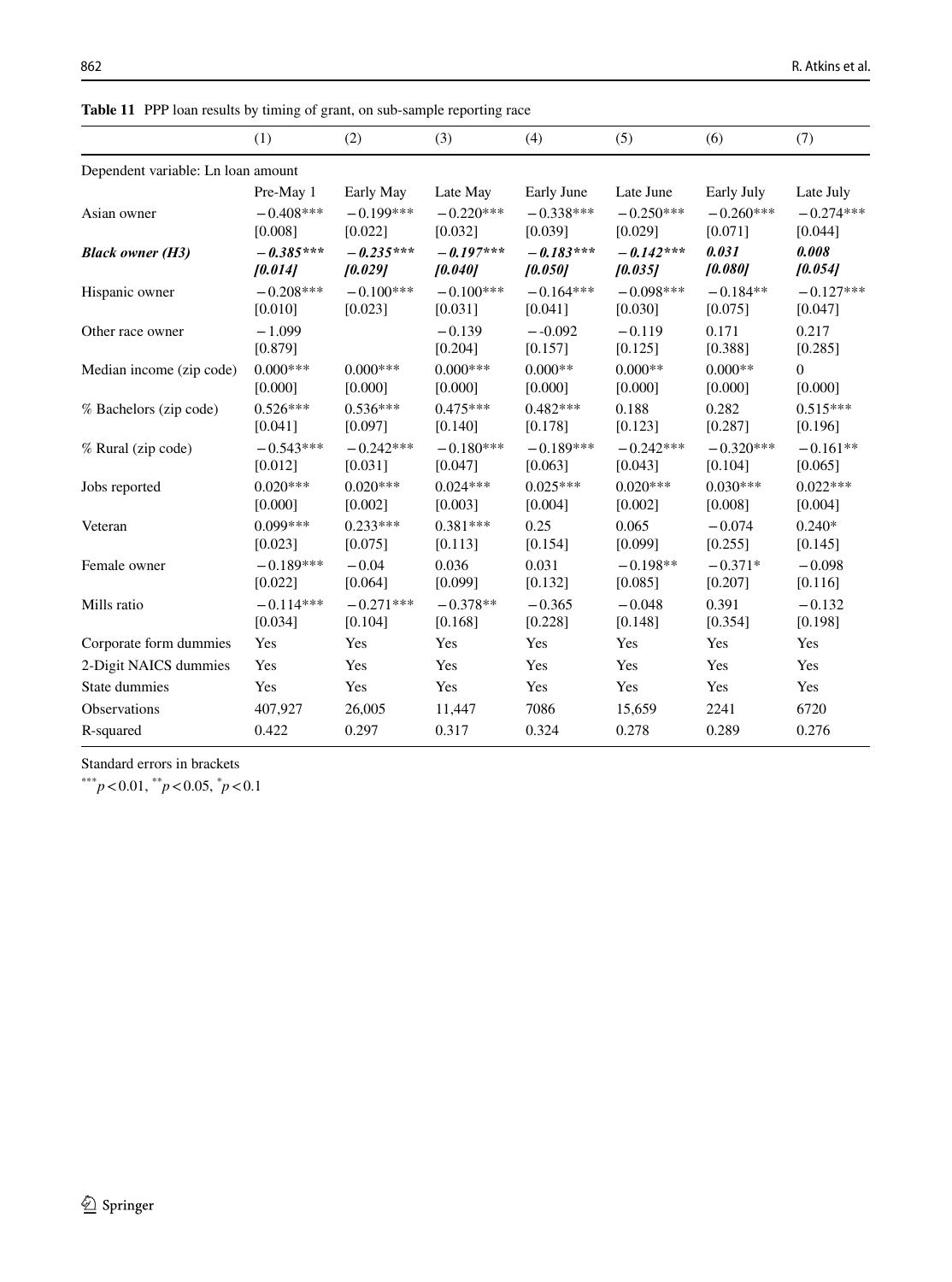#### **References**

- <span id="page-20-18"></span>Amiram, D., & Rabetti, D. (2020). *The relevance of relationship lending in times of crisis* (SSRN Scholarly Paper ID 3701587). *Social Science Research Network*. [https://doi.](https://doi.org/10.2139/ssrn.3701587) [org/10.2139/ssrn.3701587](https://doi.org/10.2139/ssrn.3701587)
- <span id="page-20-12"></span>Arrow, K. J. (1998). What has economics to say about racial discrimination? *Journal of Economic Perspectives, 12*(2), 91–100. <https://doi.org/10.1257/jep.12.2.91>
- <span id="page-20-11"></span>Atkins, R. M. B. (2021). *Homeownership, home equity, and Black-owned business starts: Examining the impact of racial disparities in housing assets on frm creation*. 33.
- <span id="page-20-7"></span>Bartik, A. W., Bertrand, M., Cullen, Z. B., Glaeser, E. L., Luca, M., & Stanton, C. T. (2020). How are small businesses adjusting to COVID-19? Early evidence from a survey (No. w26989). National Bureau of Economic Research. <https://doi.org/10.3386/w26989>
- <span id="page-20-14"></span>Bates, T. (1989). Small business viability in the urban ghetto\*. *Journal of Regional Science, 29*(4), 625–643. <https://doi.org/10.1111/j.1467-9787.1989.tb01248.x>
- <span id="page-20-3"></span>Bates, T., Bradford, W. D., & Seamans, R. (2018). Minority entrepreneurship in twenty-frst century America. *Small Business Economics, 50*(3), 415–427. [https://doi.org/10.](https://doi.org/10.1007/s11187-017-9883-5) [1007/s11187-017-9883-5](https://doi.org/10.1007/s11187-017-9883-5)
- <span id="page-20-2"></span>Bates, T., & Robb, A. (2013). Greater access to capital is needed to unleash the local economic development potential of minority-owned businesses. *Economic Development Quarterly, 27*(3), 250–259. [https://doi.org/](https://doi.org/10.1177/0891242413477188) [10.1177/0891242413477188](https://doi.org/10.1177/0891242413477188)
- Bates, T., & Robb, A. (2015). Has the Community Reinvestment Act increased loan availability among small businesses operating in minority neighbourhoods? *Urban Studies, 52*(9), 1702–1721. [https://doi.org/10.1177/](https://doi.org/10.1177/0042098014534903) [0042098014534903](https://doi.org/10.1177/0042098014534903)
- Benjamin, L., Rubin, J. S., & Zielenbach, S. (2004). Community development fnancial institutions: Current issues and future prospects. *Journal of Urban Afairs, 26*(2), 177–195. [https://doi.org/10.1111/j.0735-2166.2004.](https://doi.org/10.1111/j.0735-2166.2004.00196.x) [00196.x](https://doi.org/10.1111/j.0735-2166.2004.00196.x)
- <span id="page-20-16"></span>Berger, A. N., & Udell, G. F. (2002). Small business credit availability and relationship lending: The importance of bank organisational structure. *The Economic Journal, 112*(477), F32–F53. [https://doi.org/10.1111/1468-0297.](https://doi.org/10.1111/1468-0297.00682) [00682](https://doi.org/10.1111/1468-0297.00682)
- <span id="page-20-4"></span>Blanchard, L., Zhao, B., & Yinger, J. (2008). Do lenders discriminate against minority and woman entrepreneurs? *Journal of Urban Economics, 63*(2), 467–497. [https://doi.](https://doi.org/10.1016/j.jue.2007.03.001) [org/10.1016/j.jue.2007.03.001](https://doi.org/10.1016/j.jue.2007.03.001)
- <span id="page-20-9"></span>Blanchfower, D. G., Levine, P. B., & Zimmerman, D. J. (2003). Discrimination in the small-business credit market. *The Review of Economics and Statistics, 85*(4), 930– 943. <https://doi.org/10.1162/003465303772815835>
- <span id="page-20-8"></span>Buffington, C., Dennis, C., Dinlersoz, E., Foster, L., & Klimek, S. (2020). Measuring the efect of COVID-19 on US small businesses. *The Small Business Pulse Survey*, *No. 20–16*. [https://www.census.gov/library/working-papers/2020/](https://www.census.gov/library/working-papers/2020/adrm/CES-WP-20-16.html) [adrm/CES-WP-20-16.html](https://www.census.gov/library/working-papers/2020/adrm/CES-WP-20-16.html)
- <span id="page-20-1"></span>Calem, P., & Freedman, A. (2020). *Neighborhood demographics and the allocation of Paycheck Protection Program Funds* (SSRN Scholarly Paper ID 3776794). *Social*

*Science Research Network*. [https://doi.org/10.2139/ssrn.](https://doi.org/10.2139/ssrn.3776794) [3776794](https://doi.org/10.2139/ssrn.3776794)

- <span id="page-20-21"></span>Carey, M., Post, M., & Sharpe, S. A. (1998). Does corporate lending by banks and fnance companies difer? Evidence on specialization in private debt contracting. *The Journal of Finance, 53*(3), 845–878. [https://doi.org/10.1111/0022-](https://doi.org/10.1111/0022-1082.00037) [1082.00037](https://doi.org/10.1111/0022-1082.00037)
- <span id="page-20-19"></span>Cavalluzzo, K. S., & Cavalluzzo, L. C. (1998). Market structure and discrimination: The case of small businesses. *Journal of Money, Credit and Banking, 30*(4), 771–792. <https://doi.org/10.2307/2601128>
- <span id="page-20-20"></span>Cavalluzzo, K. S., Cavalluzzo, L. C., & Wolken, J. D. (2002). Competition, small business fnancing, and discrimination: Evidence from a new survey. *The Journal of Business, 75*(4), 641–679.<https://doi.org/10.1086/341638>
- <span id="page-20-13"></span>Cavalluzzo, K., & Wolken, J. (2005). Small business loan turndowns, personal wealth, and discrimination. *The Journal of Business, 78*(6), 2153–2178. [https://doi.org/10.1086/](https://doi.org/10.1086/497045) [497045](https://doi.org/10.1086/497045)
- Cerqueiro, G., & Penas, M. F. (2017). How does personal bankruptcy law afect startups? *The Review of Financial Studies, 30*(7), 2523–2554. [https://doi.org/10.1093/rfs/](https://doi.org/10.1093/rfs/hhw081) [hhw081](https://doi.org/10.1093/rfs/hhw081)
- Cerqueiro, G., Penas, M. F., & Seamans, R. (2019). Debtor protection and business dynamism. *The Journal of Law and Economics, 62*(3), 521–549. [https://doi.org/10.1086/](https://doi.org/10.1086/704956) [704956](https://doi.org/10.1086/704956)
- <span id="page-20-10"></span>Chatterji, A. K., & Seamans, R. C. (2012). Entrepreneurial fnance, credit cards, and race. *Journal of Financial Economics, 106*(1), 182–195. [https://doi.org/10.1016/j.jfne](https://doi.org/10.1016/j.jfineco.2012.04.007) [co.2012.04.007](https://doi.org/10.1016/j.jfineco.2012.04.007)
- <span id="page-20-5"></span>Chen, T., Lin, C., & Sun, B. (2021). *Racial disparities in small business lending* (SSRN Scholarly Paper ID 3821442). *Social Science Research Network*. [https://doi.org/10.2139/](https://doi.org/10.2139/ssrn.3821442) [ssrn.3821442](https://doi.org/10.2139/ssrn.3821442)
- <span id="page-20-6"></span>Chetty, R., Friedman, J. N., Hendren, N., Stepner, M., & Team, T. O. I. (2020). *The economic impacts of COVID-19: Evidence from a new public database built using private sector data* (No. w27431). National Bureau of Economic Research.<https://doi.org/10.3386/w27431>
- <span id="page-20-0"></span>Chodorow-Reich, G., Feiveson, L., Liscow, Z., & Woolston, W. G. (2012). Does state fscal relief during recessions increase employment? Evidence from the American Recovery and Reinvestment Act. *American Economic Journal: Economic Policy, 4*(3), 118–145. [https://doi.org/](https://doi.org/10.1257/pol.4.3.118) [10.1257/pol.4.3.118](https://doi.org/10.1257/pol.4.3.118)
- Chugh, D. (2004). Societal and managerial implications of implicit social cognition: Why milliseconds matter. *Social Justice Research, 17*(2), 203–222. [https://doi.org/10.](https://doi.org/10.1023/B:SORE.0000027410.26010.40) [1023/B:SORE.0000027410.26010.40](https://doi.org/10.1023/B:SORE.0000027410.26010.40)
- <span id="page-20-17"></span>Cororaton, A., & Rosen, S. (2020). *Public frm borrowers of the US Paycheck Protection Program* (SSRN Scholarly Paper ID 3590913). *Social Science Research Network*. <https://doi.org/10.2139/ssrn.3590913>
- Couch, K. A., Fairlie, R. W., & Xu, H. (2020). Early evidence of the impacts of COVID-19 on minority unemployment. *Journal of Public Economics, 192*, 104287. [https://doi.](https://doi.org/10.1016/j.jpubeco.2020.104287) [org/10.1016/j.jpubeco.2020.104287](https://doi.org/10.1016/j.jpubeco.2020.104287)
- <span id="page-20-15"></span>Council of Economic Advisers (2016). Financial inclusion in the United States. July 2016 Issue Brief. [https://obama](https://obamawhitehouse.archives.gov/sites/default/files/docs/20160610_financial_inclusion_cea_issue_brief.pdf)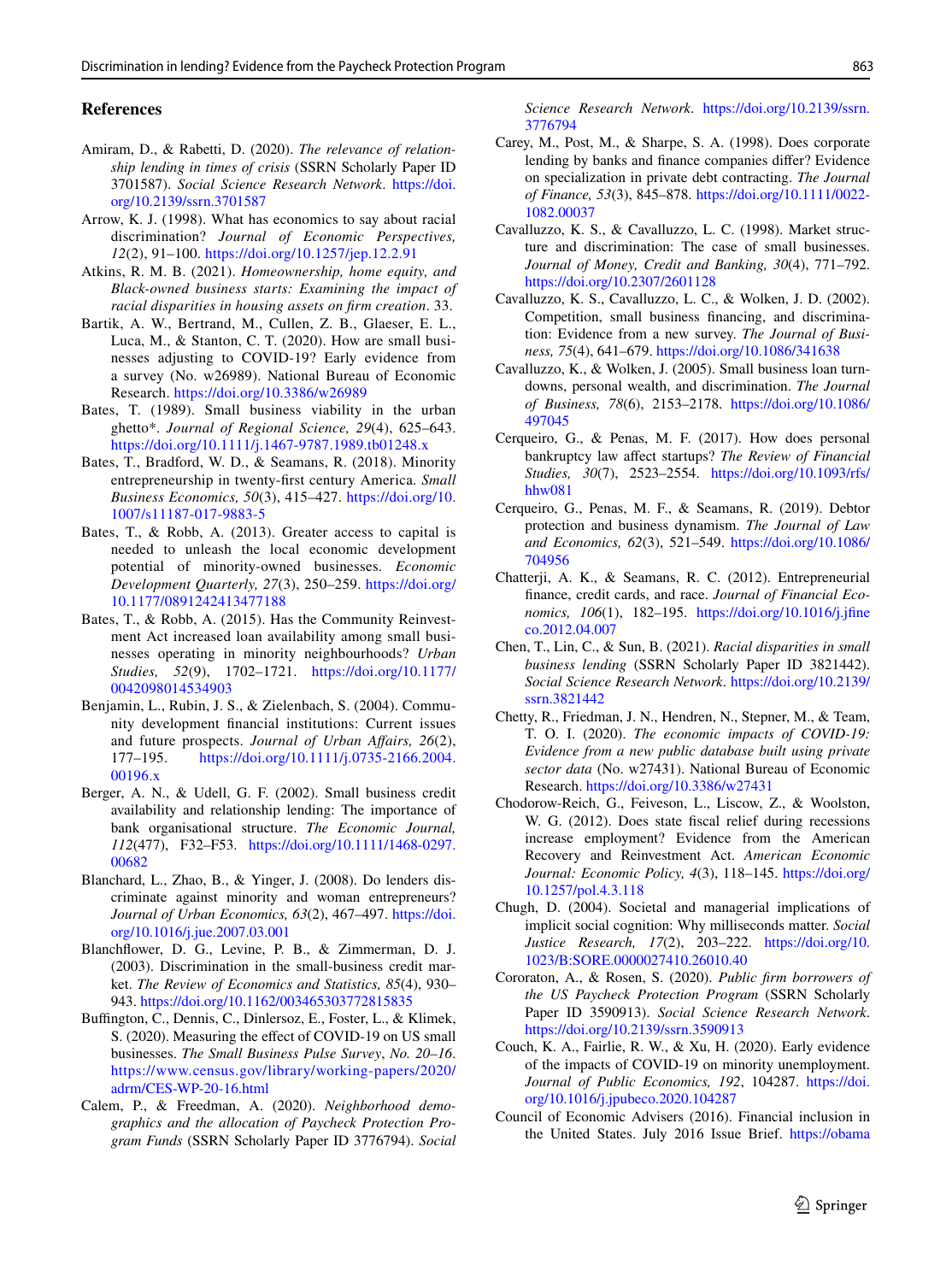[whitehouse.archives.gov/sites/default/files/docs/20160](https://obamawhitehouse.archives.gov/sites/default/files/docs/20160610_financial_inclusion_cea_issue_brief.pdf) [610\\_fnancial\\_inclusion\\_cea\\_issue\\_brief.pdf](https://obamawhitehouse.archives.gov/sites/default/files/docs/20160610_financial_inclusion_cea_issue_brief.pdf)

- Cover, J., Spring, A. F., & Kleit, R. G. (2011). Minorities on the margins? The spatial organization of fringe banking services. *Journal of Urban Afairs, 33*(3), 317–344. <https://doi.org/10.1111/j.1467-9906.2011.00553.x>
- da Motta-victor, V. E. (n.d.). *Minority-owned enterprises and access to capital from community development fnancial institutions*. Retrieved May 25, 2021, from [http://www.](http://www.anpad.org.br/abrir_pdf.php?e=Mjc4Mjc) [anpad.org.br/abrir\\_pdf.php?e=Mjc4Mjc=](http://www.anpad.org.br/abrir_pdf.php?e=Mjc4Mjc)
- <span id="page-21-17"></span>Daniels, K., & Ramirez, G. G. (2008). Information, credit risk, lender specialization and loan pricing: Evidence from the DIP fnancing market. *Journal of Financial Services Research, 34*(1), 35–59. [https://doi.org/10.](https://doi.org/10.1007/s10693-008-0036-5) [1007/s10693-008-0036-5](https://doi.org/10.1007/s10693-008-0036-5)
- <span id="page-21-14"></span>Elyasiani, E., & Goldberg, L. G. (2004). Relationship lending: A survey of the literature. *Journal of Economics and Business, 56*(4), 315–330. [https://doi.org/10.1016/j.](https://doi.org/10.1016/j.jeconbus.2004.03.003) [jeconbus.2004.03.003](https://doi.org/10.1016/j.jeconbus.2004.03.003)
- <span id="page-21-16"></span>Erel, I., & Liebersohn, J. (2020). *Does FinTech substitute for banks? Evidence from the Paycheck Protection Program* (No. w27659). National Bureau of Economic Research. <https://doi.org/10.3386/w27659>
- <span id="page-21-2"></span>Fairlie, R. (2020). The impact of COVID-19 on small business owners: Evidence from the frst three months after widespread social-distancing restrictions. *Journal of Economics & Management Strategy, 29*(4), 727–740. <https://doi.org/10.1111/jems.12400>
- <span id="page-21-3"></span>Fairlie, R., & Fossen, F. M. (2021). The early impacts of the COVID-19 pandemic on business sales. *Small Business Economics*. [https://doi.org/10.1007/](https://doi.org/10.1007/s11187-021-00479-4) [s11187-021-00479-4](https://doi.org/10.1007/s11187-021-00479-4)
- <span id="page-21-9"></span>Fairlie, R., Robb, A., & Robinson, D. (2020). Black and White: Access to capital among minority-owned startups (No. w28154; p. w28154). National Bureau of Economic Research. <https://doi.org/10.3386/w28154>
- Fang, H., & Moro, A. (2011). Chapter 5 Theories of statistical discrimination and affirmative action: A Survey\*\*We thank Alberto Bisin, Jan Eeckhout, Yariv Fadlon, and Kevin Lang for providing comments on an initial draft of this chapter. We also thank our coauthors Glenn Loury and Peter Norman for providing many insights on statistical discrimination and affirmative action. In J. Benhabib, A. Bisin, & M. O. Jackson (Eds.), Handbook of Social Economics (Vol. 1, pp. 133–200). North-Holland. [https://](https://doi.org/10.1016/B978-0-444-53187-2.00005-X) [doi.org/10.1016/B978-0-444-53187-2.00005-X](https://doi.org/10.1016/B978-0-444-53187-2.00005-X)
- FDIC. (2011). *2017 FDIC National Survey of Unbanked and Underbanked Households*. 96.
- Figlio, D. N., & Genshlea, J. W. (1999). Bank consolidations and minority neighborhoods. *Journal of Urban Economics, 45*(3), 474–489. [https://doi.org/10.1006/juec.1998.](https://doi.org/10.1006/juec.1998.2099) [2099](https://doi.org/10.1006/juec.1998.2099)
- <span id="page-21-6"></span>Flitter, E. (2020, July 15). Black business owners had a harder time getting federal aid, a study fnds. *The New York Times*. [https://www.nytimes.com/2020/07/15/business/](https://www.nytimes.com/2020/07/15/business/paycheck-protection-program-bias.html) [paycheck-protection-program-bias.html](https://www.nytimes.com/2020/07/15/business/paycheck-protection-program-bias.html)
- <span id="page-21-0"></span>Global Strategy Group. (2020). *Federal stimulus survey fndings*. Prepared for Color of Change and Unidos US. [https://theblackresponse.org/wp-content/uploads/2020/05/](https://theblackresponse.org/wp-content/uploads/2020/05/COC-UnidosUS-Abbreviated-Deck-F05.13.20.pdf) [COC-UnidosUS-Abbreviated-Deck-F05.13.20.pdf](https://theblackresponse.org/wp-content/uploads/2020/05/COC-UnidosUS-Abbreviated-Deck-F05.13.20.pdf)
- Granja, J., Booth, C., Makridis, C., & Sloan, M. (n.d.). *Did the Paycheck Protection Program Hit the Target?* 94.
- <span id="page-21-12"></span><span id="page-21-11"></span>Hegerty, S. W. (2020). "Banking Deserts", bank branch losses, and neighborhood socioeconomic characteristics in the city of Chicago: A spatial and statistical analysis. *The Professional Geographer, 72*(2), 194–205. [https://doi.org/](https://doi.org/10.1080/00330124.2019.1676801) [10.1080/00330124.2019.1676801](https://doi.org/10.1080/00330124.2019.1676801)
- Howell, S. T., Kuchler, T., & Stroebel, J. (n.d.). *Which lenders had the highest minority share among their Payment Protection Program (PPP) loans?* 13.
- <span id="page-21-4"></span>Hubbard, R. G., & Strain, M. (2020). Has the Paycheck Protection Program succeeded? (No. w28032; p. w28032). National Bureau of Economic Research. [https://doi.org/](https://doi.org/10.3386/w28032) [10.3386/w28032](https://doi.org/10.3386/w28032)
- <span id="page-21-1"></span>Humphries, J. E., Neilson, C. A., & Ulyssea, G. (2020). Information frictions and access to the Paycheck Protection Program. *Journal of Public Economics, 190*, 104244. <https://doi.org/10.1016/j.jpubeco.2020.104244>
- Ivashina, V., & Scharfstein, D. (2010). Bank lending during the fnancial crisis of 2008. *Journal of Financial Economics, 97*(3), 319–338. [https://doi.org/10.1016/j.jfneco.2009.12.](https://doi.org/10.1016/j.jfineco.2009.12.001) [001](https://doi.org/10.1016/j.jfineco.2009.12.001)
- Jeschke, M. (2020, April 24). *Ineligible PPP borrowers granted safe harbor period to return money by May 7 | Insights | Holland & Knight*. [https://www.hklaw.com/en/](https://www.hklaw.com/en/insights/publications/2020/04/not-yours-to-keep-ineligible-ppp-borrowers-granted-safe-harbor-period) [insights/publications/2020/04/not-yours-to-keep-ineli](https://www.hklaw.com/en/insights/publications/2020/04/not-yours-to-keep-ineligible-ppp-borrowers-granted-safe-harbor-period) [gible-ppp-borrowers-granted-safe-harbor-period](https://www.hklaw.com/en/insights/publications/2020/04/not-yours-to-keep-ineligible-ppp-borrowers-granted-safe-harbor-period)
- <span id="page-21-5"></span>Kalogiannidis, S. (2020). Covid impact on small business. International Journal of Social Science and Economics Invention, 6(12), 387 to 391–387 391. [https://doi.org/10.](https://doi.org/10.23958/ijssei/vol06-i12/257) [23958/ijssei/vol06-i12/257](https://doi.org/10.23958/ijssei/vol06-i12/257)
- <span id="page-21-13"></span>Kashian, R. D., Tao, R., & Drago, R. (2018). Bank deserts in the USA and the Great Recession: Geography and demographics. *Journal of Economic Studies, 45*(4), 691–709. <https://doi.org/10.1108/JES-05-2017-0121>
- Kelly, M. B., & van Holm, E. J. (2021). *Urbanization, community demographics, and the distribution of Paycheck Protection Program loans across counties* (SSRN Scholarly Paper ID 3801348). *Social Science Research Network*. <https://doi.org/10.2139/ssrn.3801348>
- <span id="page-21-7"></span>Kurlyandchic, M. (2020, July 16). *785 Michigan restaurants got big PPP loans. 1 listed as Black-owned* [Newspaper]. Detroit Free Press. [https://www.freep.com/story/enter](https://www.freep.com/story/entertainment/dining/mark-kurlyandchik/2020/07/16/michigan-restaurants-payroll-protection-program-loans/5391257002/) [tainment/dining/mark-kurlyandchik/2020/07/16/michi](https://www.freep.com/story/entertainment/dining/mark-kurlyandchik/2020/07/16/michigan-restaurants-payroll-protection-program-loans/5391257002/) [gan-restaurants-payroll-protection-program-loans/53912](https://www.freep.com/story/entertainment/dining/mark-kurlyandchik/2020/07/16/michigan-restaurants-payroll-protection-program-loans/5391257002/) [57002/](https://www.freep.com/story/entertainment/dining/mark-kurlyandchik/2020/07/16/michigan-restaurants-payroll-protection-program-loans/5391257002/)
- <span id="page-21-10"></span>Lederer, A., & Oros, S. (2020). Lending Discrimination within the Paycheck Protection Program. 18. [https://www.ncrc.](https://www.ncrc.org/lending-discrimination-within-the-paycheck-protection-program/) [org/lending-discrimination-within-the-paycheck-prote](https://www.ncrc.org/lending-discrimination-within-the-paycheck-protection-program/) [ction-program/](https://www.ncrc.org/lending-discrimination-within-the-paycheck-protection-program/)
- <span id="page-21-8"></span>Leighton, P. (2020, July 16). *Few Black-owned businesses get PPP loans | Local News | salemnews.com*. [https://www.](https://www.salemnews.com/news/local_news/few-black-owned-businesses-get-ppp-loans/article_764ff682-9ce9-529f-a94a-9a38ecdda75d.html) [salemnews.com/news/local\\_news/few-black-owned-busin](https://www.salemnews.com/news/local_news/few-black-owned-businesses-get-ppp-loans/article_764ff682-9ce9-529f-a94a-9a38ecdda75d.html) [esses-get-ppp-loans/article\\_764ff682-9ce9-529f-a94a-](https://www.salemnews.com/news/local_news/few-black-owned-businesses-get-ppp-loans/article_764ff682-9ce9-529f-a94a-9a38ecdda75d.html)[9a38ecdda75d.html](https://www.salemnews.com/news/local_news/few-black-owned-businesses-get-ppp-loans/article_764ff682-9ce9-529f-a94a-9a38ecdda75d.html)
- <span id="page-21-15"></span>Li, L., & Strahan, P. E. (2020). Who supplies PPP loans (and does it matter)? Banks, relationships and the COVID crisis. *SSRN Electronic Journal*. [https://doi.org/10.2139/](https://doi.org/10.2139/ssrn.3710929) [ssrn.3710929](https://doi.org/10.2139/ssrn.3710929)